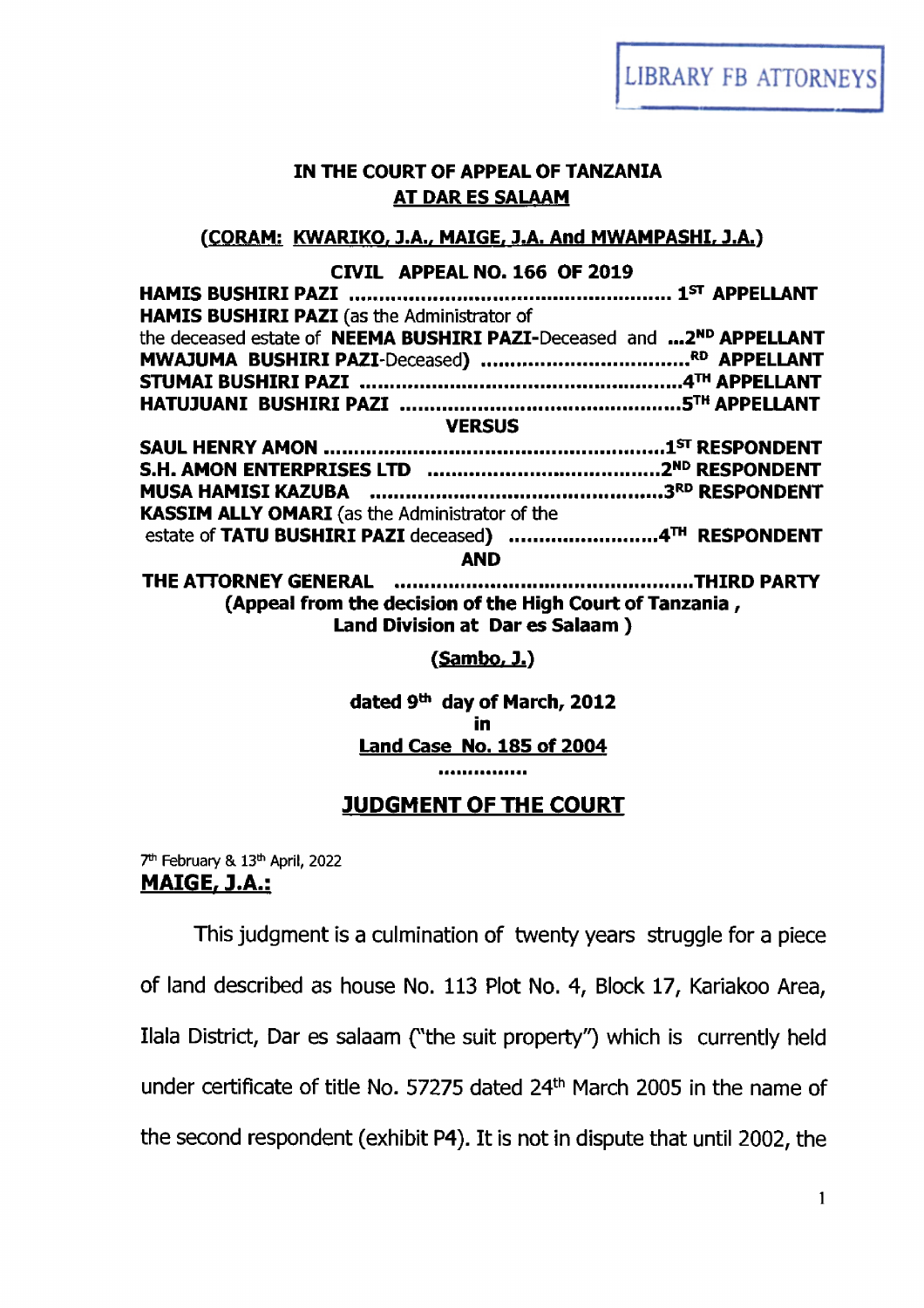suit property was held under a letter of offer issued on 4<sup>th</sup> of January, 1990 in the names of the appellants and the fourth respondent (exhibit P2). The legality and validity of the change of ownership from the appellants and the fourth respondent on one hand to the second respondent on the other is the theme of this contention.

Though the instant appeal is against the judgment of the High Court of Tanzania, Land Division C'the trial court"') dismissing the suit by the appellants against the respondents pertaining to the ownership of the suit property and other consequential reliefs, the genesis of the dispute is traceable from a three years lease agreement between the fourth and the third respondents in respect of a portion of the suit property constituting part of the fourth respondent's share. For the reasons which may not be relevant in this appeal, the fourth respondent prematurely terminated the said agreement and as a result, the third respondent commenced a suit against the fourth respondent vide Application No. 112 B of 1999 at the Regional Housing Tribunal of Dar es salaam ("the defunct trial tribunal").

At the end of the trial, the defunct trial tribunal pronounced a judgment in favour of third respondent for three substantive reliefs. First, payment of TZS 1,800,000.00 with interest as money had and received by the fourth respondent as rent. Second, payment of TZS 900,000.00 per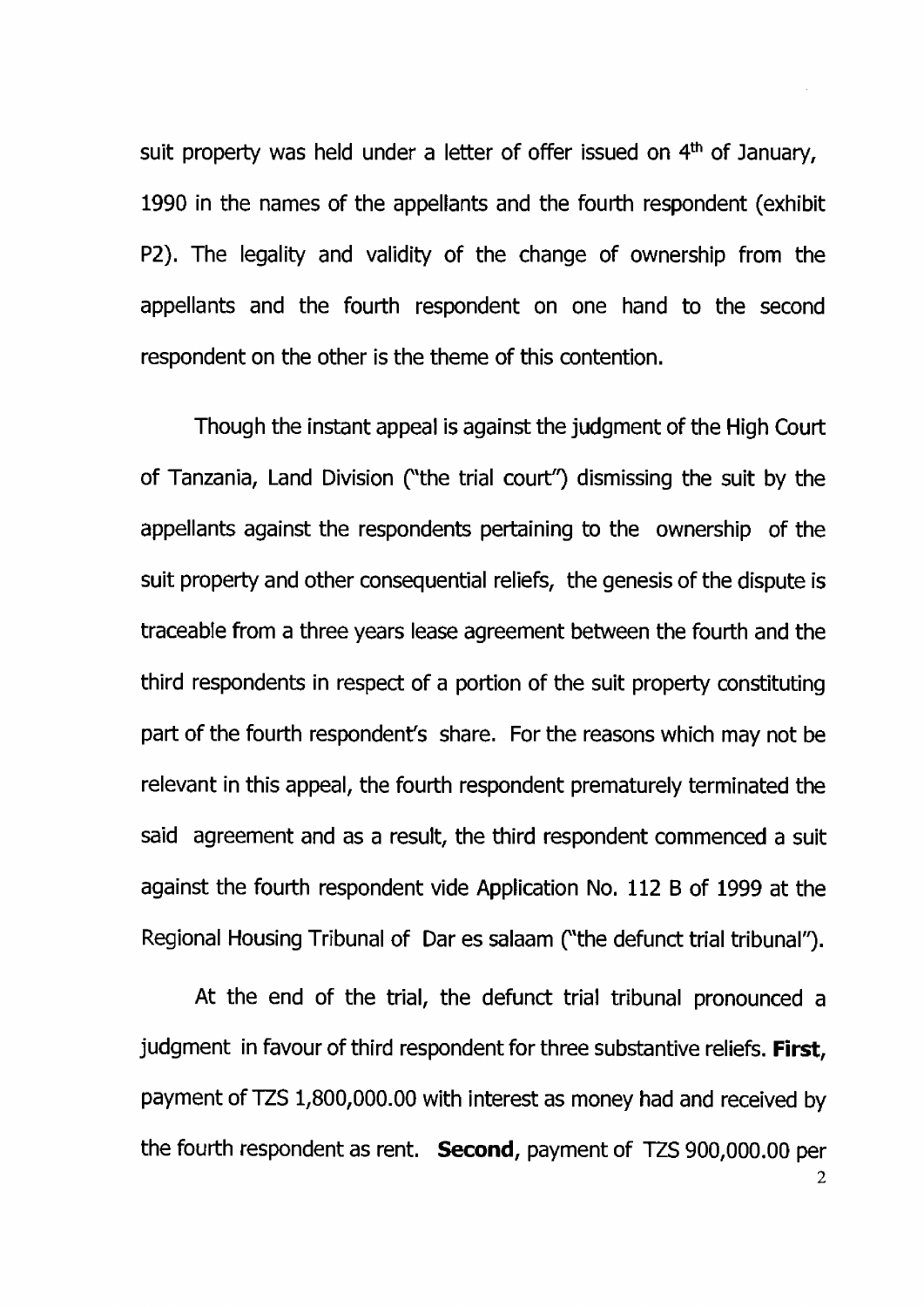month from May 1999 to the date of full payment as loss of income. **Third, the fourth respondent to rent out to the third respondent one room** of his choice in the suit property for the agreed three years with the same terms as the breached lease agreement.

The fourth respondent appealed to the Housing Appeals Tribunal of Tanzania ("defunct appeal tribunal") vide House Appeal No. 20 of 2000 where it was decreed on  $31<sup>st</sup>$  August, 2000 as follows:

- *"1. Appeal dismissed with few variations.*
- *2. The respondent to be refunded by the appellant Shs. 1,800,000/= with interests at court rate.*
- *3.* The appellant to pay to the respondent a sum of *Shs. 900,000/ per month from 15# May, 1999 to the date o f judgment being for loss o f income for breach o f contract*."

The fourth respondent's further appeal to the High Court vide Misc. Civil Appeal No. 13 of 2000 proved futile. The appeal was dismissed in its entirety on  $17<sup>th</sup>$  April, 2001. Her third appeal to this Court vide Civil Appeal No. 61 of 2002 was struck out on technical ground on 4<sup>th</sup> December, 2007.

It would appear from the record that, sometime after the decision of the defunct trial tribunal, the third respondent initiated execution proceedings at the Resident Magistrates' Court of Dar es salaam at Kisutu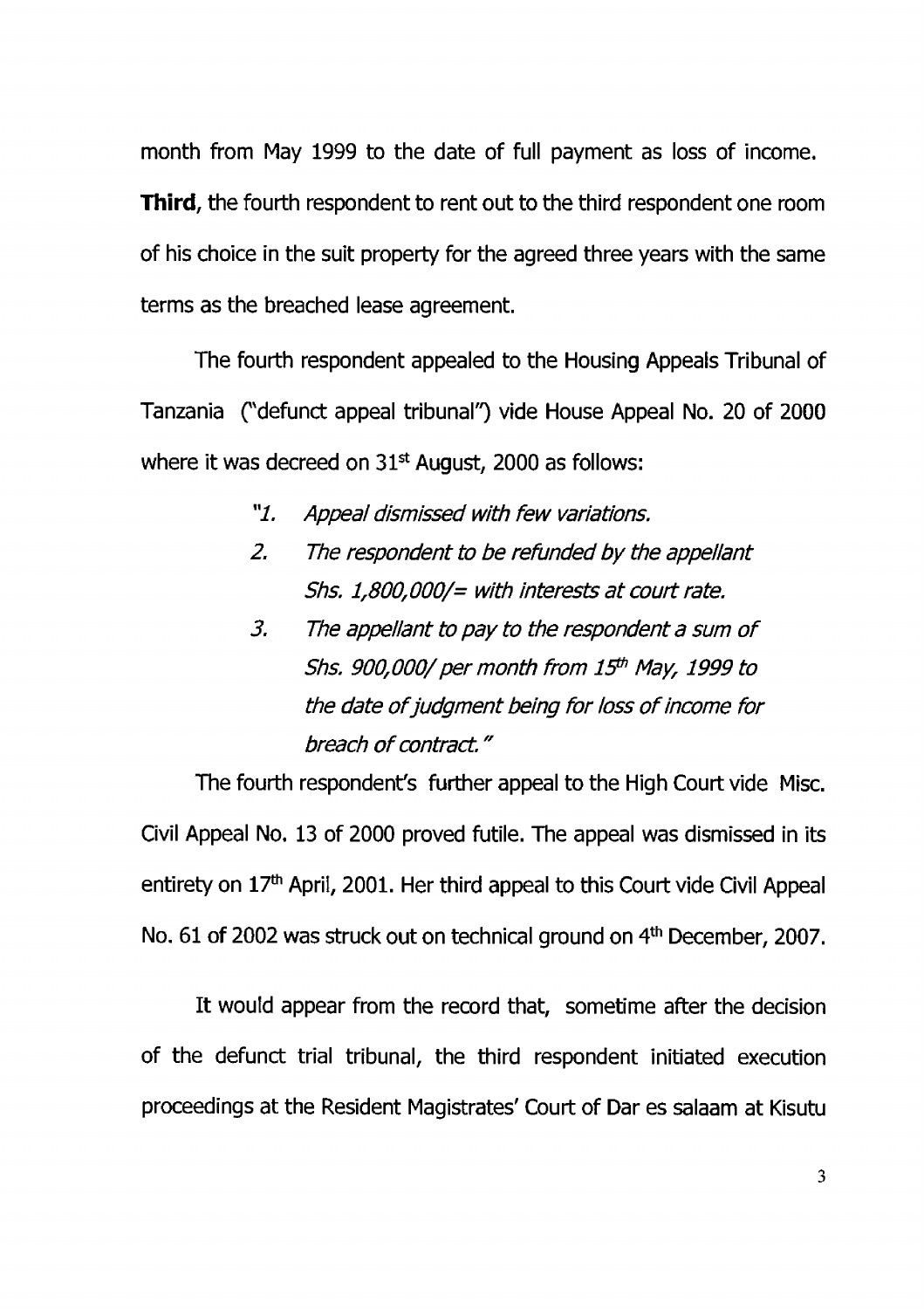("the executing court") vide RM Miscellaneous Cause No. 71 of 2000. In accordance with the certificate of sale (exhibit D1), which was issued on 26<sup>th</sup> July, 2001, the suit property was attached on 19<sup>th</sup> April, 2000 and sold to the first and second respondents on  $13<sup>th</sup>$  day of May, 2001. On becoming aware of the execution proceedings, the appellants unsuccessfully instituted various proceedings to challenge the execution and sale of the suit property.

Still aggrieved, the appellants, seemingly under O. XXI r. 62 of the Civil Procedure Code [Cap. 33 R.E. 2019] C'the Code") commenced, at the trial court, Land Case No. 185 of 2004 claiming among others, for declaration that the suit property belonged to them and that, the attachment, sale and their subsequent eviction from and demolition of the house on the suit property purportedly in execution of the decree between the third and fourth respondents were illegal and fraudulent. The particulars of fraud and illegalities were set out in paragraph 23 of the amended plaint as follows:

*23. That the plaintiffs aver that the attachment, sale and demolition o f the plaintiff's suit premises as well as the eviction o f the Plaintiffs' tenants from the plaintiffs' suit premises by or at the instance o f the 1st, 2nd and 3rd*

*4*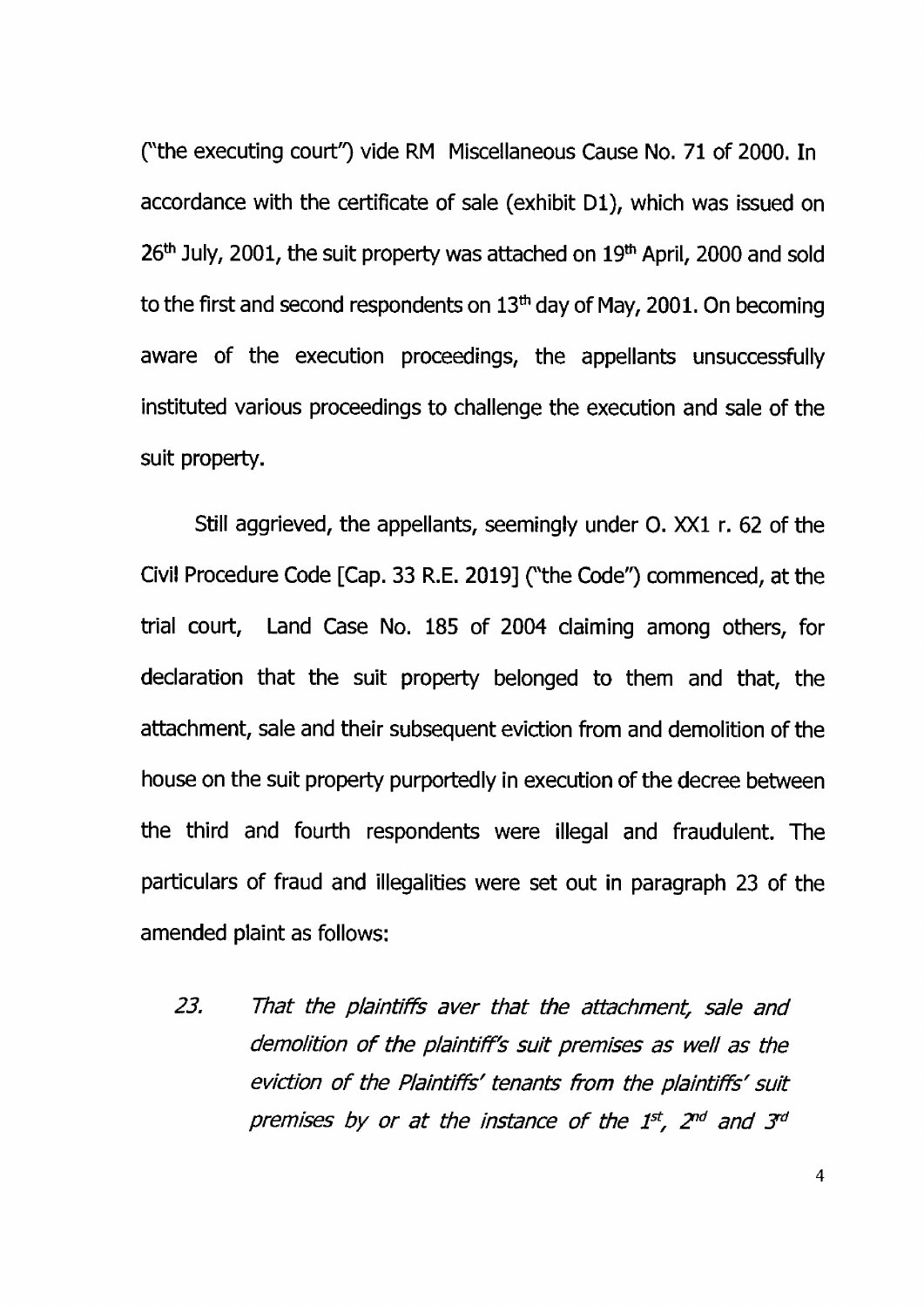*Defendants was actuated with fraud and was full of illegalities/ improprieties and irregularities in that:*

- *(i) The attachment and sale was carried out despite that the plaintiffs who own 6/7 o f the suit premises were not parties to the application before the Regional Housing Tribunal of Dar es salaam.*
- *(ii) That the suit premises were auctioned and sold without the plaintiffs or any o f them having been adjudged or decreed to make payment to the third Defendant or any other person.*
- *(iii) That the plaintiff's house was pulled down at the instance o f the 1st and 2nd defendants without any court order to that effect.*
- *(iv) That the plaintiff's tenants were evicted from the suit premises without being adjudged or decreed liable to the J d defendant by any court or tribunal.*
- *(v) That the 1st and 2nd Defendants misrepresented before the Court that it was the decree holder whereas the plaintiffs tenants were judgmentdebtors in order to justify the unlawful and illegal eviction o f the plaintiffs' tenants from the suit premises.*
- *(vi) That the attachment and sale was done without first evaluating the suit premises and identifying the*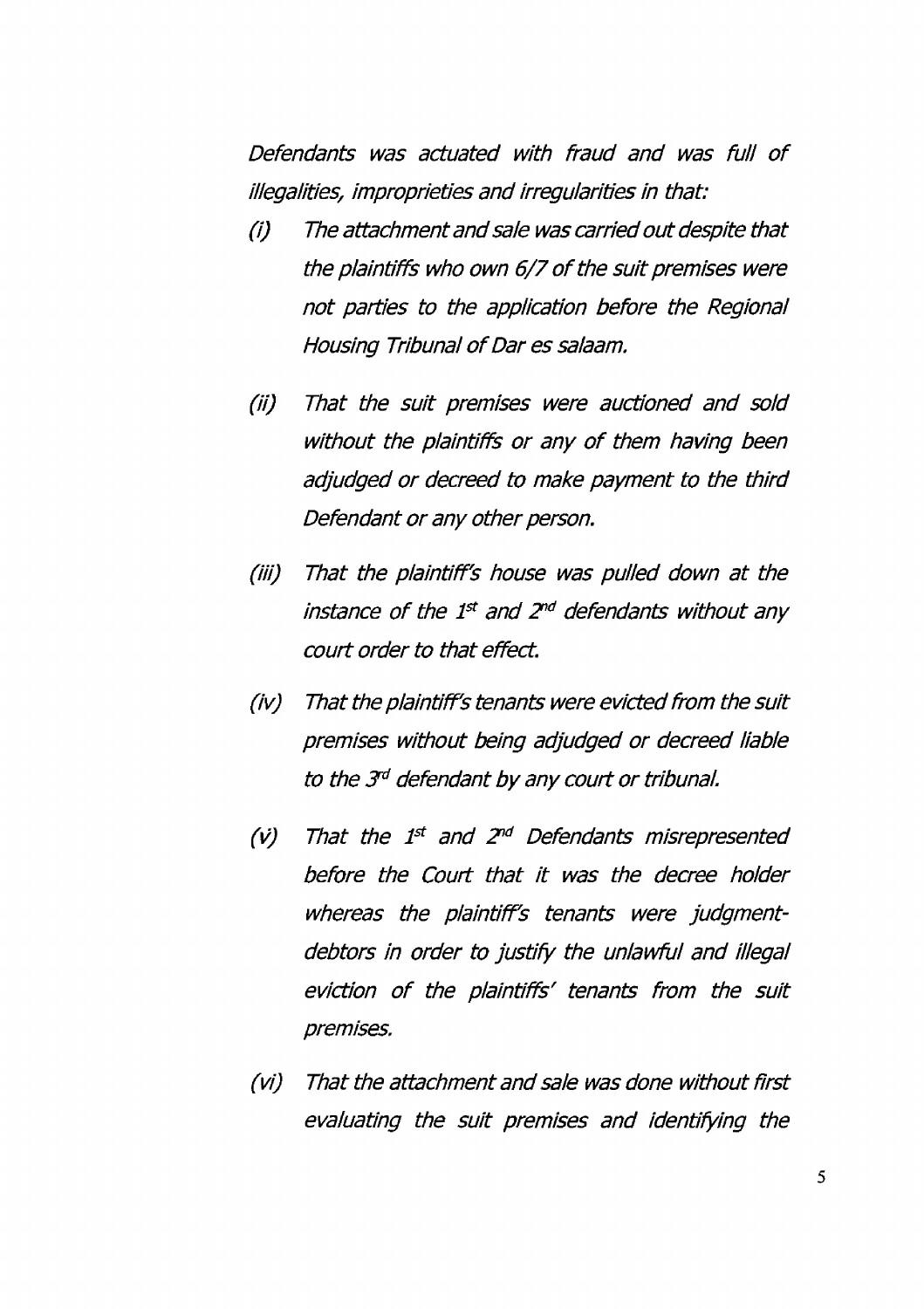*rightful share o f the 4h defendant in the suit premises so that oniy that identified share would be amenable to attachment and sale.*

- *(vii) That the suit premises are registered and a caveat had been entered therein and thus the 1st and 2nd defendants are not a bona fide purchaser because they knew that the greater portion o f house No. 113 Plot No. 4, Block 17, Kariakoo Area, Ilala District, Dar es salaam did not belong to the 4h defendant and were encumbered. A copy o f the caveat to that effect is attached hereto and marked Annexure P -15 in relation to which the plaintiffs crave for leave out o f the court to refer it as forming part o f this plaint.*
- *(viii) That having noted that the suit premises were coowned the 1st and 2nd defendants did not bother to look at the tenor and content o f the decision and decree o f the Regional Housing Tribunal o f Dar es salaam to establish that the plaintiffs were not parties to the proceedings in the Tribunal.*
- *(ix) That the 2nd defendant obtained a certificate o f title using falsified information and documents.*

In response to the claim, the  $1<sup>st</sup>$  and  $2<sup>nd</sup>$  respondents filed a joint written statement of defence and in paragraphs 11, 12 and 13 thereof they rebutted the facts in paragraph 23 of the amended plaint as follows: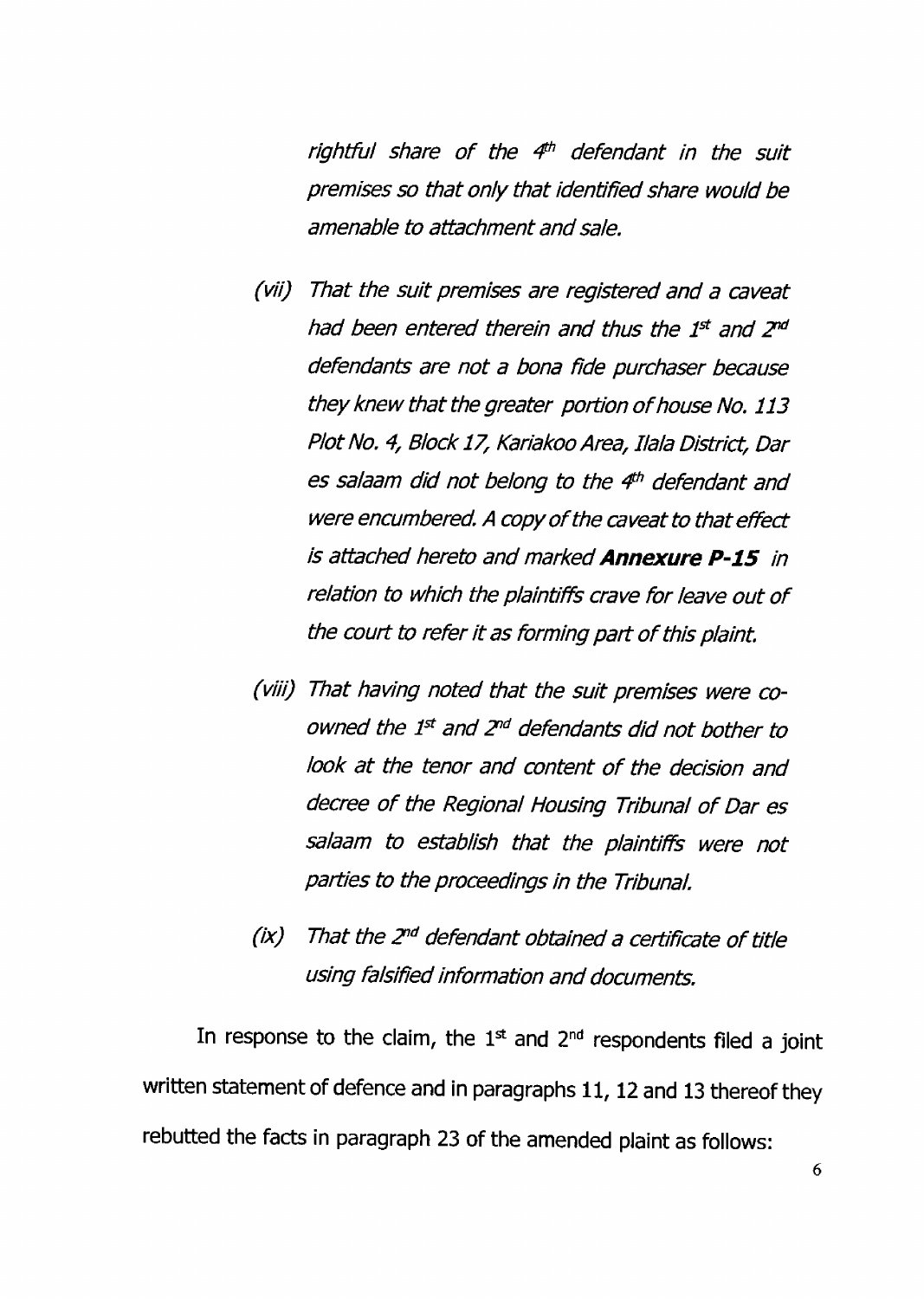- *11. The defendants dispute the contents o f paragraph 23 o f the amended Plaint and state in repiy that no fraud was committed by any one o f the defendants and no irregularities, illegalities or improprieties have been committed in relation to the property as the first and 2nd defendants are purchaser for value in a public auction without any notice o f any incumbrance.*
- *12. In further reply, except for the averments in 23(iii), 23(v), 23(viii) and 23(ix) o f the amended plaint which touch on the 1st and 2nd defendants , the other allegations are misdirected as the defendants are not Court officials who conducted the sale by public auction, and no misdeeds were committed ed by the said officials.*
- *13. As regard the allegation in paragraphs 23(iii), 23(v), 23(viii) and 23(ix) o f the amended plaint, the defendants specifically state that:-.*
	- *(i) Pulling down o f the old structure was intended to give way for construction o f an uitra-modern property in accord with the Development Plan in the area, and the Building Permit.*
	- *(ii) The defendants did not attend court to ask for any unlawful orders and no misrepresentation.*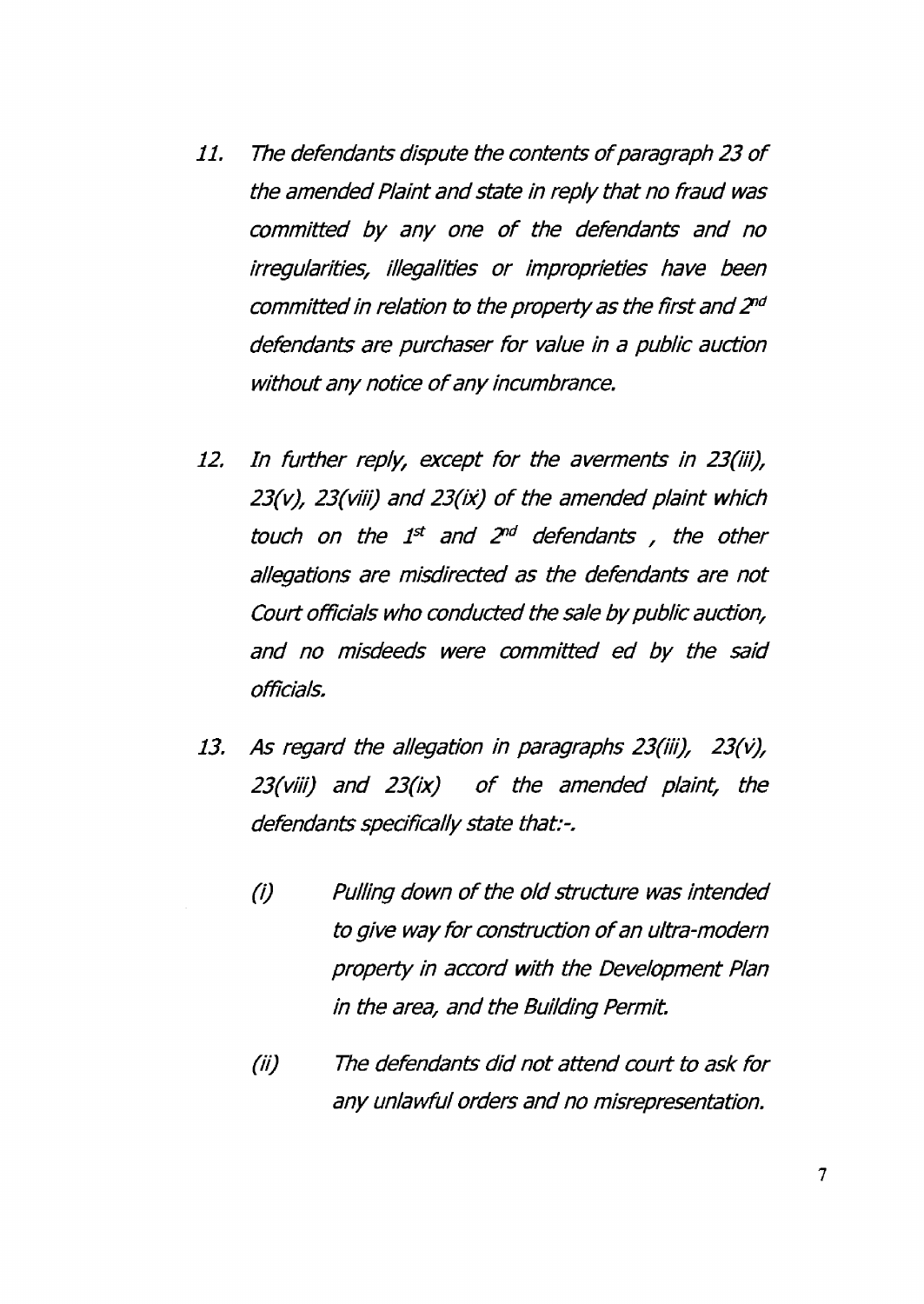- *(iii) The plaintiffs were aware o f the order for sale by public auction and did not take steps to intervene or pay the judgment debts, and their advocates took wrong steps which ended in the plaintiffs'disfavor.*
- *(iv) No falsified information was used to obtain any service or order from court or title to the property.*

Aside from filing a written statement of defence as above stated, the first and second respondents instituted a third party notice against the Attorney General ("the third party"), claiming indemnity. In paragraph 5 of the affidavit in support of the application for leave to issue a third party notice, the first and second respondents explained the reasons for the issuance of the notice at paragraph 5 thereof in the following words:

*"4. That the application to join the Attorney General as a third party is founded on the ground that the applicants bought the property through court appointed broker in execution <sup>o</sup> f a lawful court decree, and that if there is any fault, such fault, is not attributable to the applicants as buyers o f the property for value without notice o f any incumbrances, hence the Attorney General must be in a position to indemnify the applicants in the events this court impugns the sale."*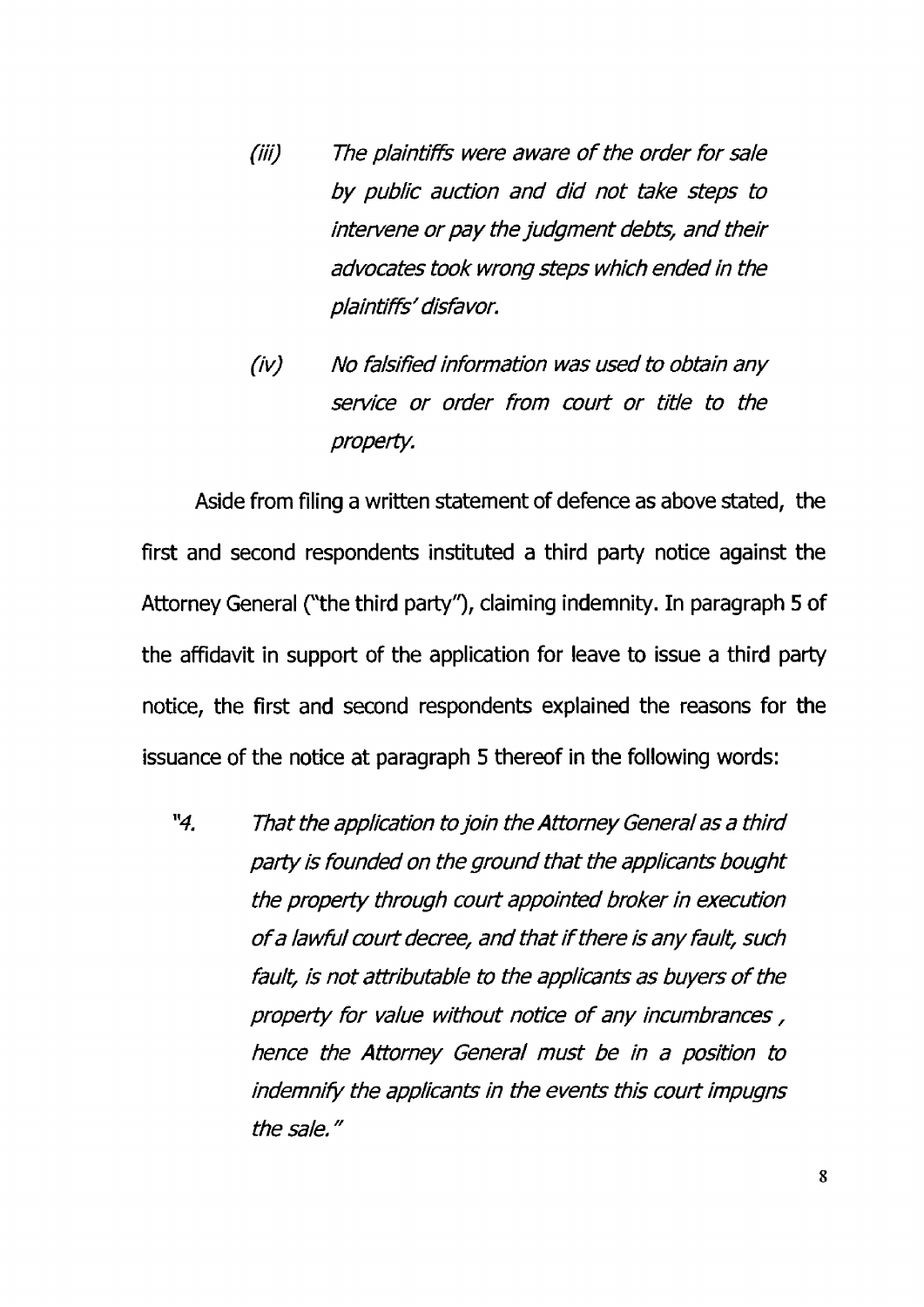Upon being served with a third party notice, the third party filed a written statement of defence against the main suit in which it raised a notice of preliminary objection to the effect that, the third party notice was violative of 0.1 r. (1) (a) of the Code, the objection which was overruled.

On his part, the third respondent generally denied the allegation of fraud and illegalities in paragraph 6 of his written statement of defense.

At the final pretrial conference, the trial court framed five issues for determination. First, whether the plaintiffs are lawful owners of the suit property. **Second,** whether the plaintiffs were unlawfully evicted from the suit property. Third, whether the sale of the suit property under court's supervision to the first and second defendants was lawful and valid. Fourth, weather the  $1<sup>st</sup>$  and  $2<sup>nd</sup>$  defendants are entitled to recover compensation and loss from the *3rd* party. Fifth, what reliefs are the parties entitled to.

In a bid to establish their case, the appellants paraded four witnesses. The first appellant Hamis Bushiri Pazi in his individual capacity and as the administrator of the estates of the second and third appellants, testified as PW1, It was his evidence that, the suit property had until the date of the sale under discussion, been under the joint ownership of the appellants and the fourth respondent with the first appellant owning two

9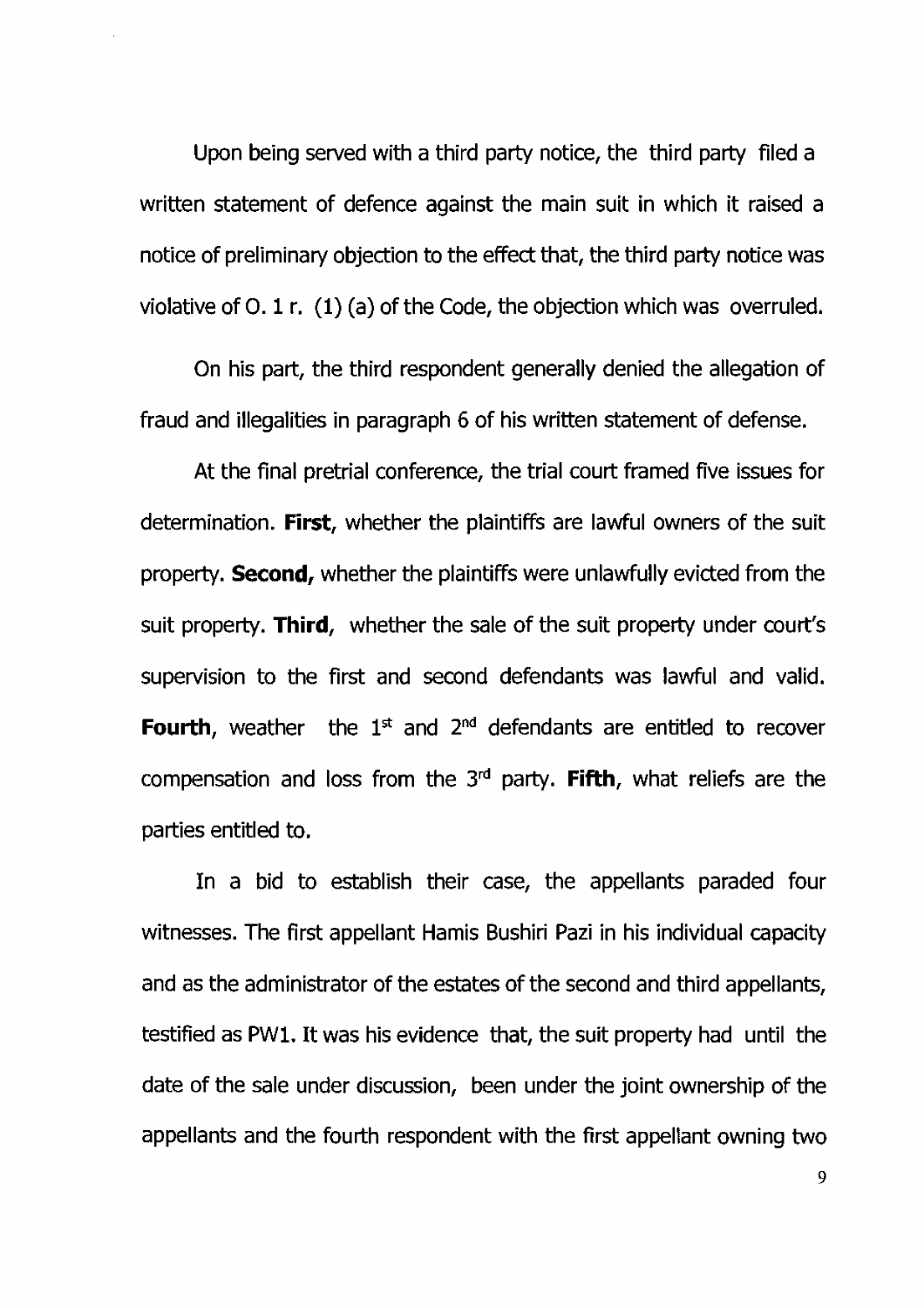shares while the last four appellants and the fourth respondent owning one share each. He produced the relevant letter of offer as exhibit P2, He further produced which were admitted as exhibits PI, P3 and P4, respectively, letters of administration of the estate of the second appellant, a lease agreement dated 28/04/2000 and a photocopy of the certificate of occupancy on the suit property.

PW1 testified that, according to the lease agreement in exhibit P3, the appellants had to receive a rental amount of TZS 14,400,000.00 per annum, the amount which they were denied after they were unlawfully evicted from the suit property and the house therein demolished without there being a court order. He blamed the second respondent for illegally purchasing the entire suit property in an execution of a decree against the fourth respondent who had only one share in the property.

The fifth appellant testified as PW2 whereas the fourth respondent as PW3. They in essence repeated what PW1 testified about. In her evidence on cross examination, PW3 admitted that, at the time when she was testifying, there was a 8 floor building on the suit property developed by the second respondent.

Sambon Mkamba who represented himself as an Assistant Land Officer from Ilala Municipal Council testified as PW4. His testimony was 10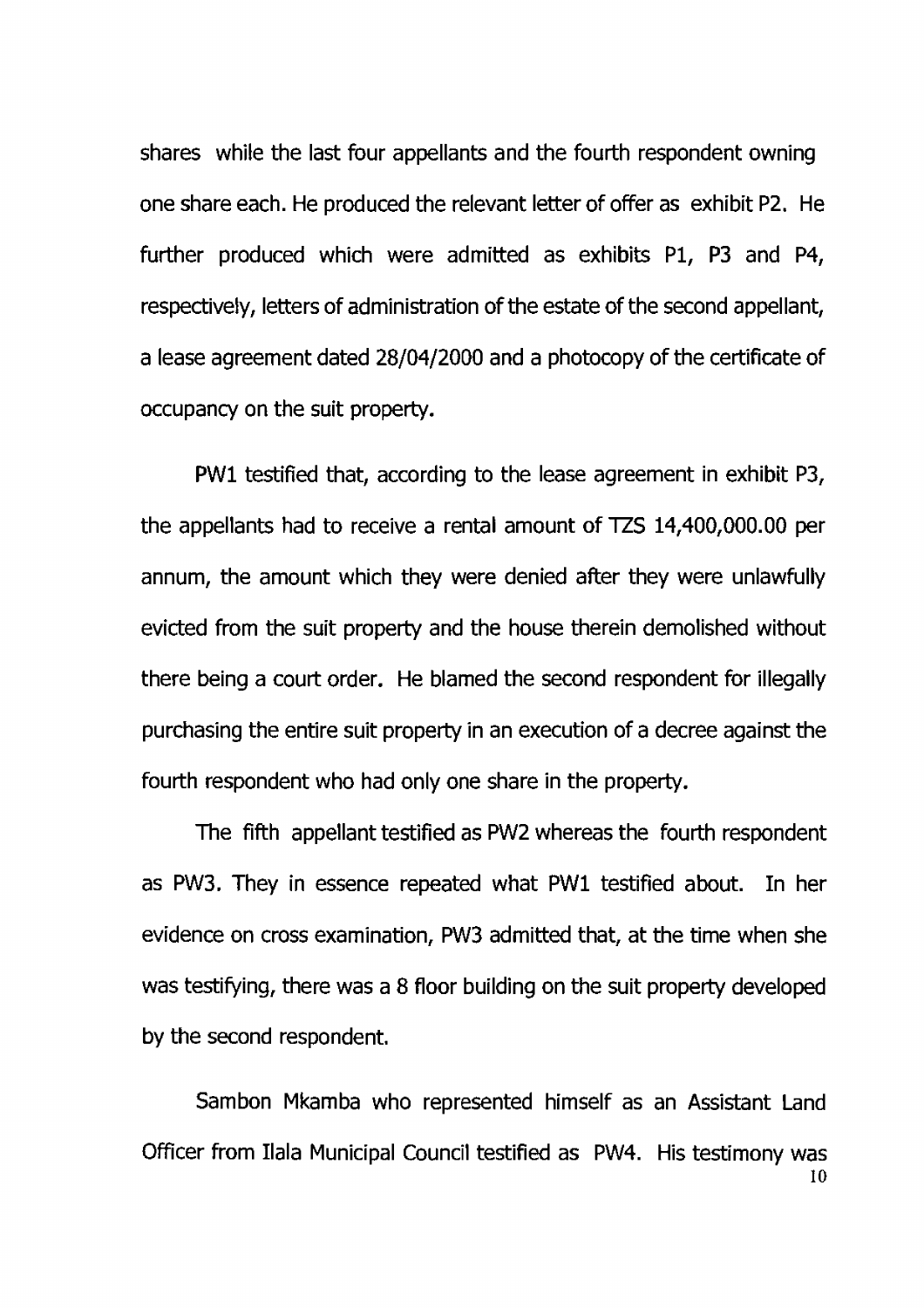essentially based on record. He told the trial court that, according to the record, the suit property had from 1990 to 2005 been under the joint ownership of the appellants and the fourth respondent through the letter of offer in exhibit P2 which they duly accepted having paid all the relevant fees. On cross examination by the advocate for the first and second respondents, PW4 produced which was admitted as D1, the certificate of sale under which the suit property was transmitted, by operation of the law, to the second respondent.

The first respondent testified as DW1. He represented himself as a businessman. From 1991 to 1999, it is in his testimony, he was a sole proprietor trading as S.H. Amon Enterprises Co. Limited. In 1992, the said name was incorporated as a limited liability with the first respondent, Silvester, Sarah and Loyce being shareholders. He said, he purchased the suit property in 2001 in a public auction at the total purchase price of TZS 105,000,000/=upon there being advertisements in newspapers and by loud speakers that, the same was being sold pursuant to a court order. On cross examination, he admitted that he did not see the said newspapers. He further admitted that he did not go to the office of the court broker nor to the municipality before the purchase. Further admitted, is the fact that he did not go to the court to know who the owner was.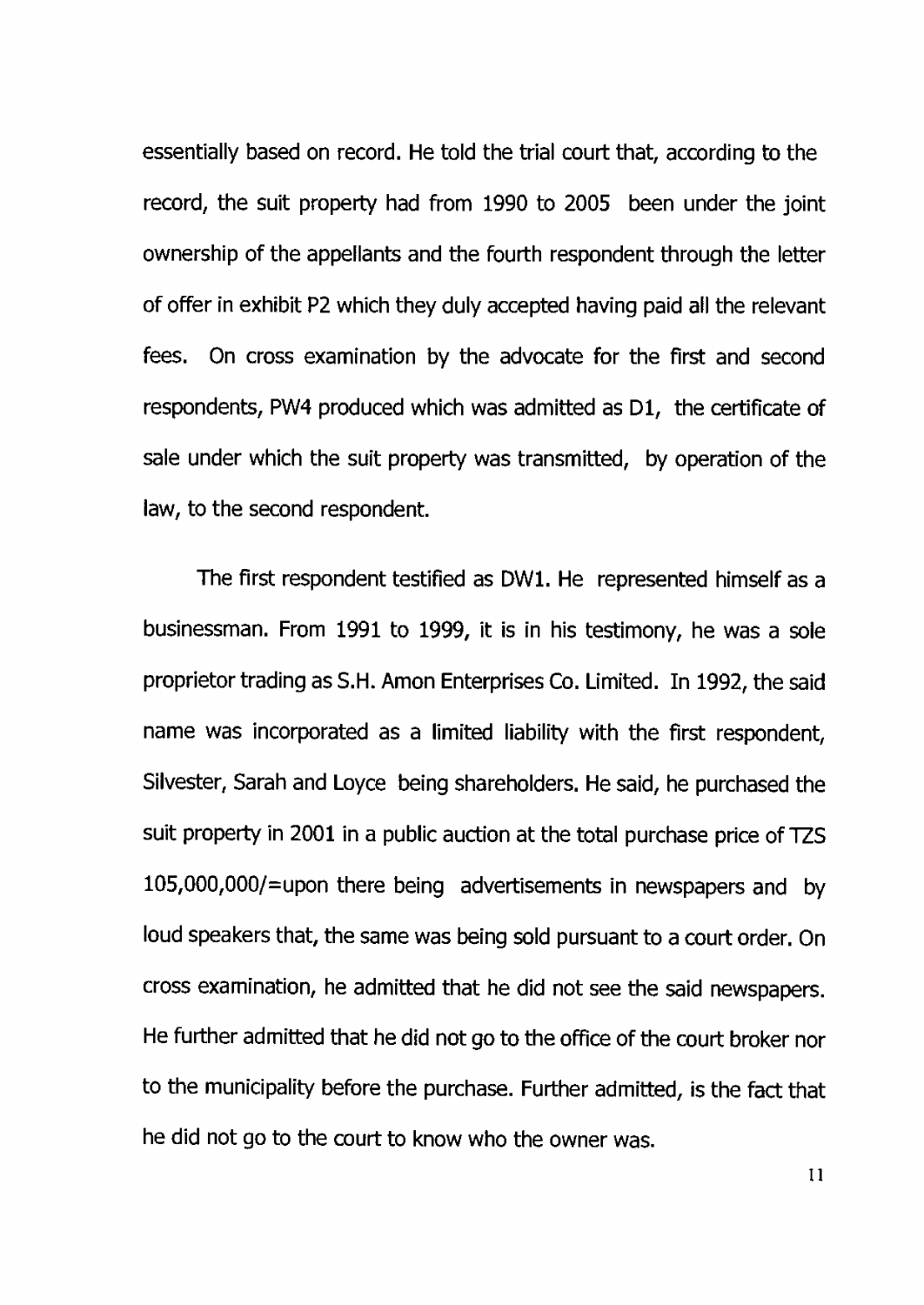The second respondent on his part, called her company secretary Godwin Mussa Mwapongo who testified as DW2 and produced which were admitted as exhibits *02,* D3, D4, D5 and D6, respectively, a ruling of the executing court dated 15/11/2000, a ruling of the executing court dated 27/8/2001, the ruling of the High Court dated 19/4/2002, a notice of appeal dated 30/4/2002 and a drawn order of the executing court dated 20/12/2002. He told the trial court that, in early May, 2001, there were minute in his office that the  $2<sup>nd</sup>$  respondent wanted to purchase a house to be sold by a court broker in execution of a decree in Misc. Civil Application No. 71 of 2000. He perused the file and found that the intended sale was proper because there was an attachment order of 19<sup>th</sup> April 2000 and a proclamation for sale and a ruling on objection proceedings (exhibit D2). He said, he was informed on  $13<sup>th</sup>$  May, 2001 that, the second respondent won at the auction and purchased the suit property. He testified further that, when they wrote to the executing court on how the suit property could be handed over to them, they noted of their being an objection which was dismissed on 27 August, 2001 (exhibit D3). He said, the appellants applied for revision and then applied for setting aside the sale without a success (exhibits D4 and D6).

12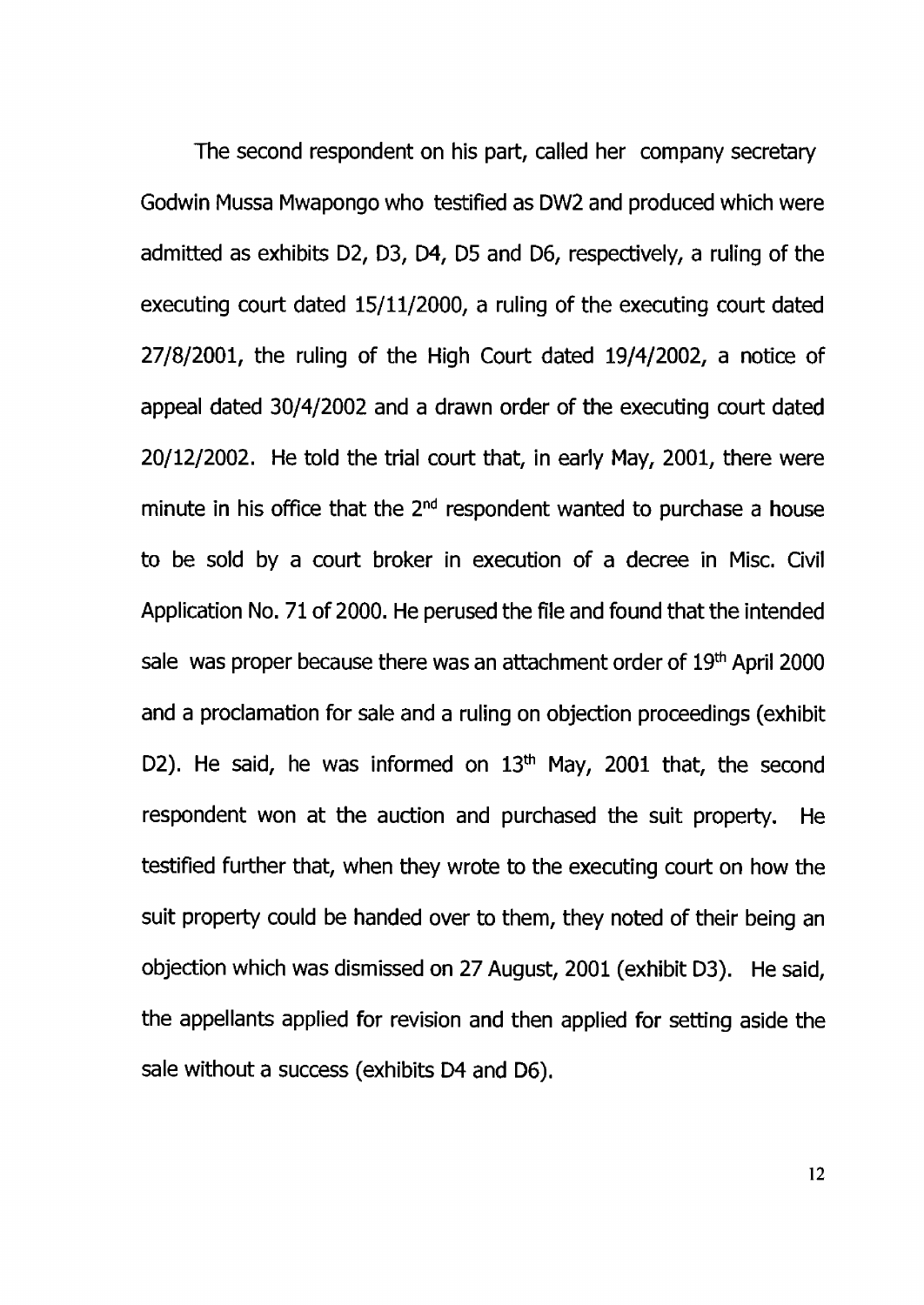On their part, the third and fourth respondents testified as DW3 and DW4, respectively. The third party did not have any witness to call.

At the end of the trial, the parties were afforded an opportunity to address the trial court generally by way of written submissions. The third and fourth respondents opted not to file any written submissions

In its judgment, the trial court dismissed the suit for being without merit. In respect to the first and third issues, the trial Judge having observed that; after the first and second respondents had procured a certificate of title, the sale became absolute and any proceedings to challenge the same were barred under 0. XXI r. 90(3) of the Code, declared the second respondent the lawful owner of the suit property and thus answered the first and third issues against the appellants. In his own words the trial Judge stated at page 441 and 442 of the record as follows:

*"The sale having become absolute under Order XXI Rule 90(3) o f the Code, the 1st and 2nd defendants were issued with a certificate <sup>o</sup> f sale under Order XXI Rule 92 o f the Code, on 2Cfh July, 2001. This was a necessary document o f the court which assisted the 1st and 2nd Defendants to obtain a certificate o f occupancy or Title Deed No. 57275on 24h March 2005. Under section 100(1) o f the Evidence Act, CAP 6, a title deed proves ownership o f that land and* ", *no evidence shall be given in proof o f the terms o f such contract, grant, or other disposition o f property, or o f such*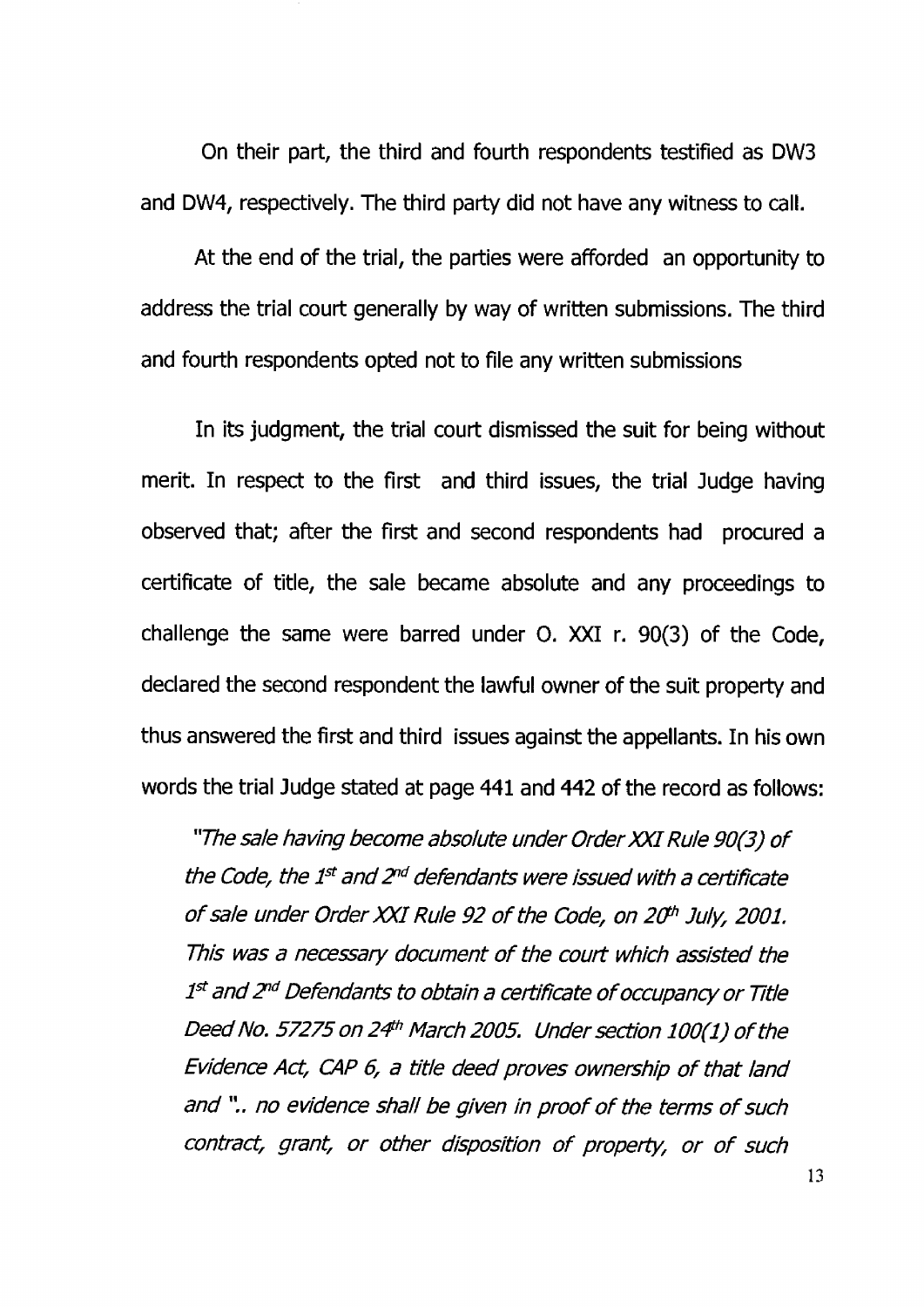*matters except the document itself, or secondary evidence o f its contents in cases in which secondary evidence is admissible under the provisions o f this Act.*

*In view o f what I have narrated herein above, I am completely satisfied that the Plaintiffs are not the lawful owners o f house No. 113, Plot No. 4 Block 17, Kariakoo, Area, Ilala District in Dar es salaam. The law ful owner o f the landed property is S.H. AMON ENTERPRISES COMPANY LIMITED, the 2nd Defendant. The facts and legal position exposed herein above, are the reasons why the court's decision differ with the opinion o f both gentlemen assessors in this regard, it follows here to state that the sale o f the said property to the 2nd Defendant under the court's supervision was lawful and valid in all respects. The 1<sup>st</sup> issue is negatively answered while the 2nd one is positively answered".*

Consequential to its holding in respect of the first and third issues, the trial court answered the second issue against the appellants for the reason that, they were not justified to take possession of a property belonging to another person without his consent. As regards the fourth issue which related to the thirty party, the trial court held as follows:

*"As the learned State Attorney rightly submitted in his final submissions, which is in line with the adduced evidence, the decree holder, Mussa Hamisi Kazuba, rightly applied for execution <sup>o</sup> f his decree in the RM'S. The Plaintiff had and utilized their rights*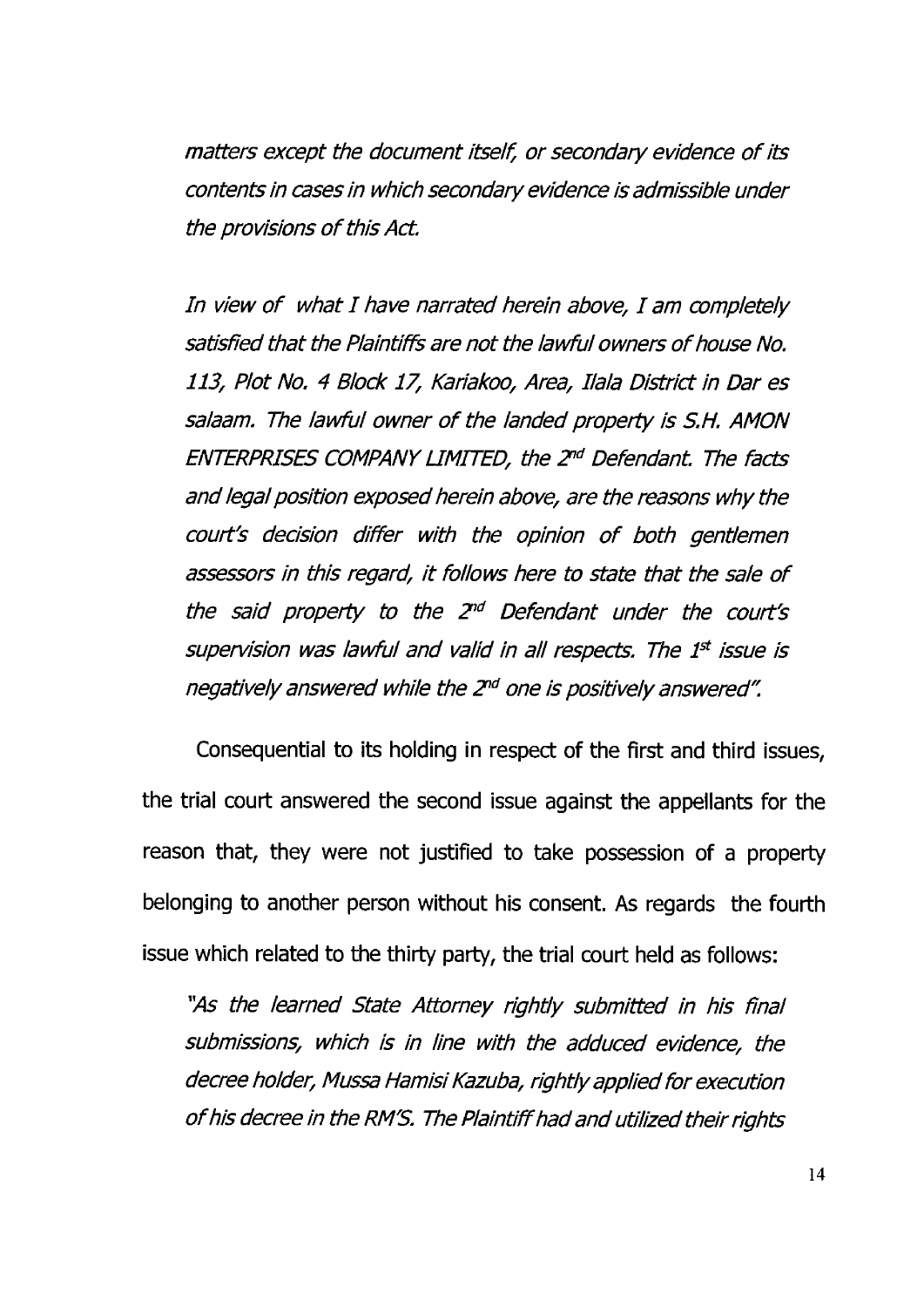*to challenge the attachment and sale o f the property. The court conducted fair hearing and finally determined the objections which were dismissed with costs as per exhibits D2 and D3. Decisions o f Courts o f law cannot be faulted by joining the court in another Civil proceedings the subject matter being that decision pronounced when the court was performing its judicial functions. That notwithstanding, in the instant case we have seen that no wrongful act (s) was done to the 1st and 2nd Defendants by the lower court which would entitle them to be awarded damages."*

In the memorandum of appeal, the appellants have enumerated 11 grounds of appeal which in summary fault the trial court for; One, holding that the appellants are not the lawful owners of the suit property; Two, not holding that the attachment and sale of the suit property were tainted with fraud, collusion and/ misrepresentation; Three, not holding that the sale of the suit property was illegal and improper; Four and in the alternative, not holding that the attachment and sale of the interests of the appellants in the suit property was improper and illegal; Five and further alternative, not holding that the attachable and sealable interest in the suit property was that of the  $4<sup>th</sup>$  respondent; Six, holding that the eviction of the appellants from the suit property was lawful and proper; **Seven,** holding that the suit instituted by the appellants was barred;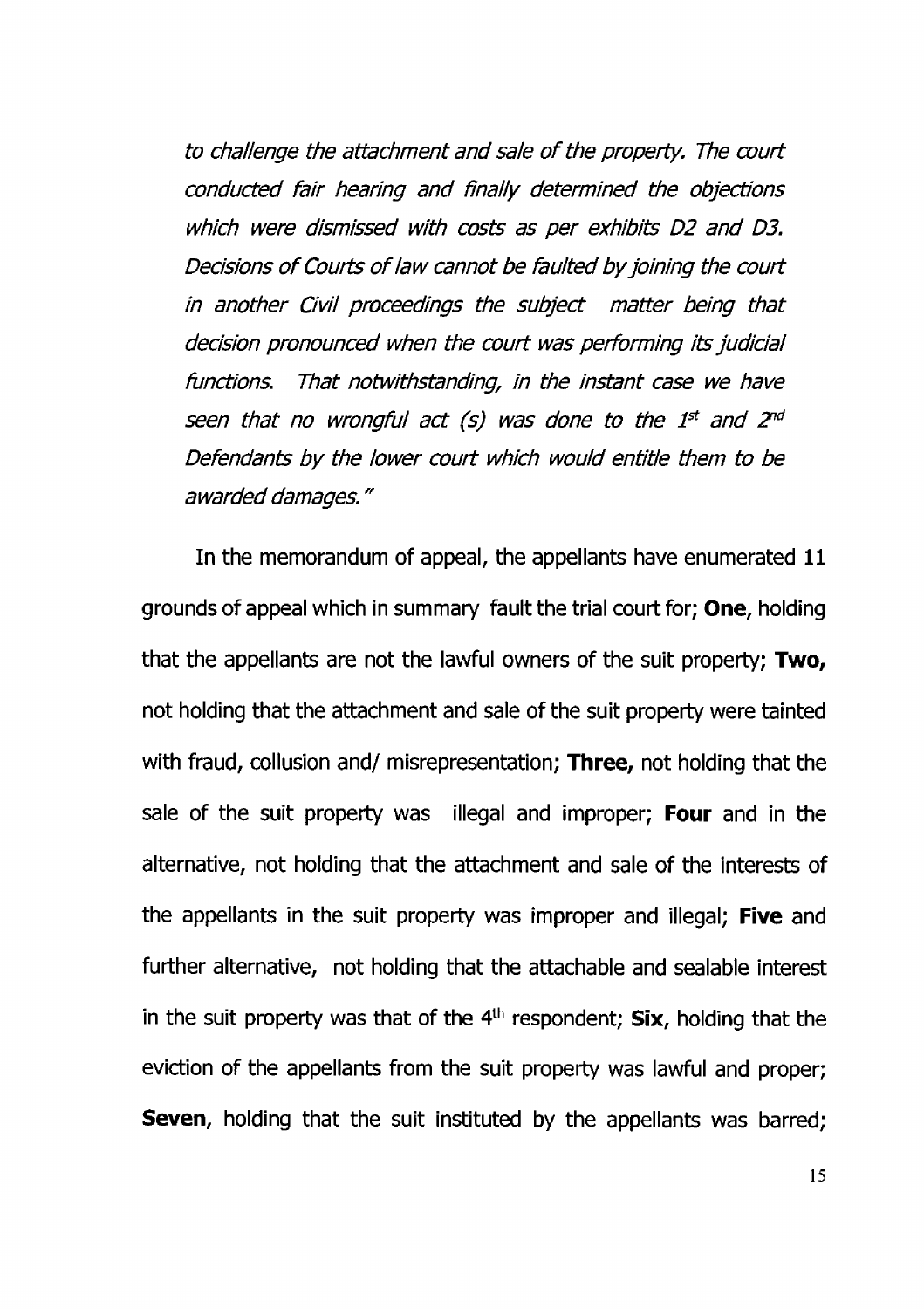Eight, holding that, the first and second respondent were bonafide purchasers for value without notice: **Nine**, dismissing the suit with costs; **Ten**, not entering a judgment and decree in favour of the appellants and Eleven, being otherwise faulty and wrong in law.

At the hearing of the appeal, Mr. Melchisedeck Lutema assisted by Ms. Dora Mallaba, both learned advocates, represented the appellants. Mr. Mafuru M. Mafuru, also learned advocate represented the 1<sup>st</sup> and 2<sup>nd</sup> respondents whereas Ms. Jesca Shengena, learned Principal State Attorney, Mr. Masunga Kamihanda and Ms. Rose Kashamba, both learned State Attorneys, represented the third party. The third and fourth respondents appeared in persons and were unrepresented.

In their oral address, Mr. Lutema who argued the appeal for the appellants and Ms. Shengena who argued the same for the third party, fully adopted their written submissions to form part of their oral arguments. Mr. Mafuru did not file any written submissions. He however made an oral argument to oppose the appeal. The third and fourth respondents had nothing to submit. However, while the third respondent opposed the appeal, the fourth respondent supported it.

It is worthy to note that, in his oral address, Mr. Mafuru called upon the Court not to consider the appellant's submissions in respect of 2nd, 3rd,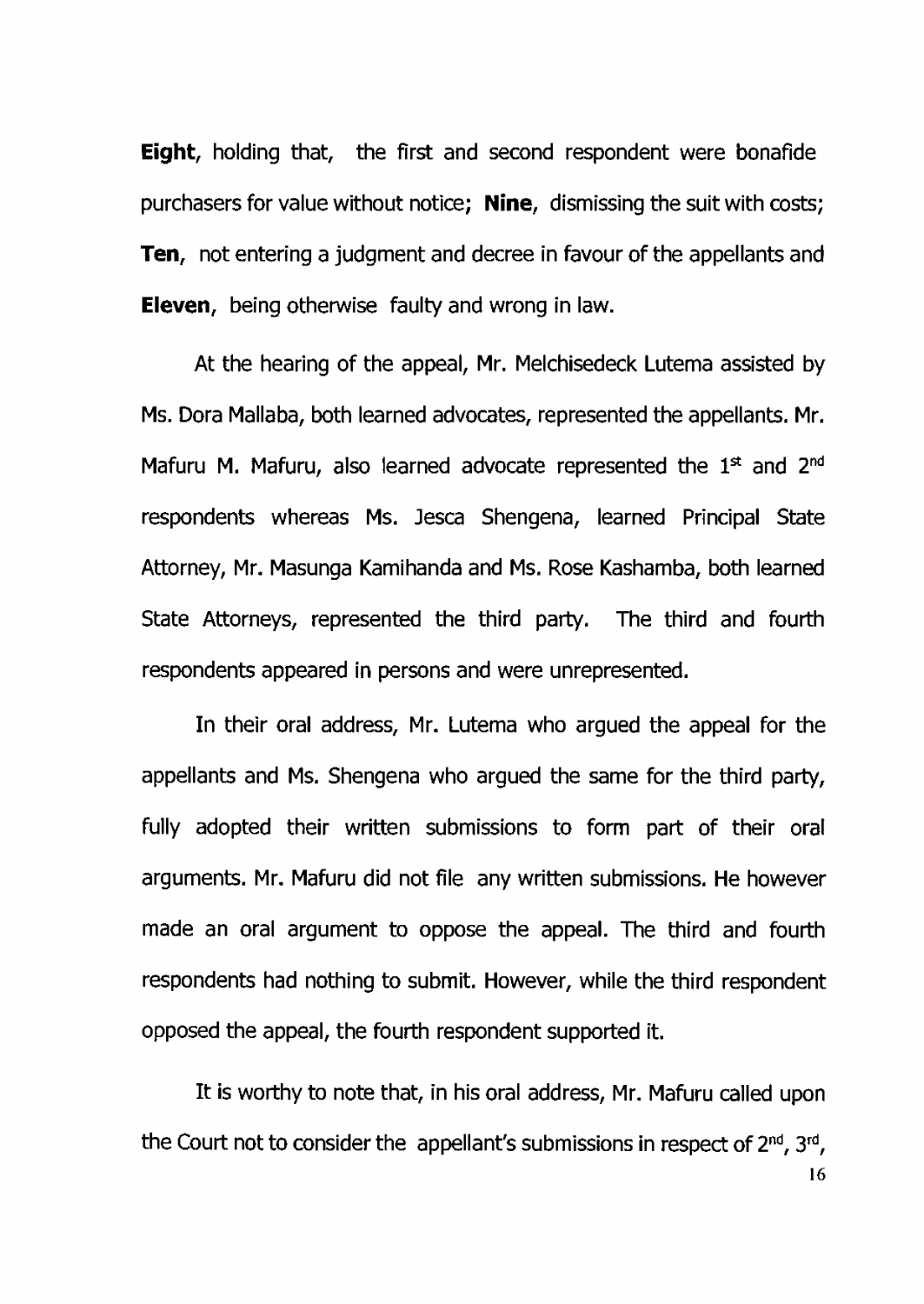4th, 5th, 6th, and 8th grounds as they raise new issues which were neither pleaded nor adjudicated upon at the trial court. By way of rejoinder submission, Mr. Lutema contended that, the claims as to illegality and fraud were pleaded and particularized in paragraph 23 of the amended plaint and therefore, were part of the dispute at the trial court.

We have gone through paragraph 23 of the amended plaint and examined the record in line with the appellants' submissions and we are satisfied that, the complaints in the grounds under discussion are captured by the facts in the amended plaint and reflected in the second and third issues. We have noted however that, the appellants submissions more particularly in paragraphs 4.2.2, 4.2.3 and 4.5.12 of the written submissions, seek to question the existence of attachment order and proclamation for sale which was neither raised in the pleadings nor evidence. Indeed, the said issue was not even adjudicated upon by the trial court. Therefore, since what was in dispute at the trial court was the legality and effectuality of the attachment and proclamation for sale and not their existence, we shall not, in our judgment, consider any submissions which purport to question the existence of the same. This is in line with the principle in Hassan Bundala @ Swaga v. Republic, Criminal Appeal No. 386 of 2015 (unreported) to the effect that:

17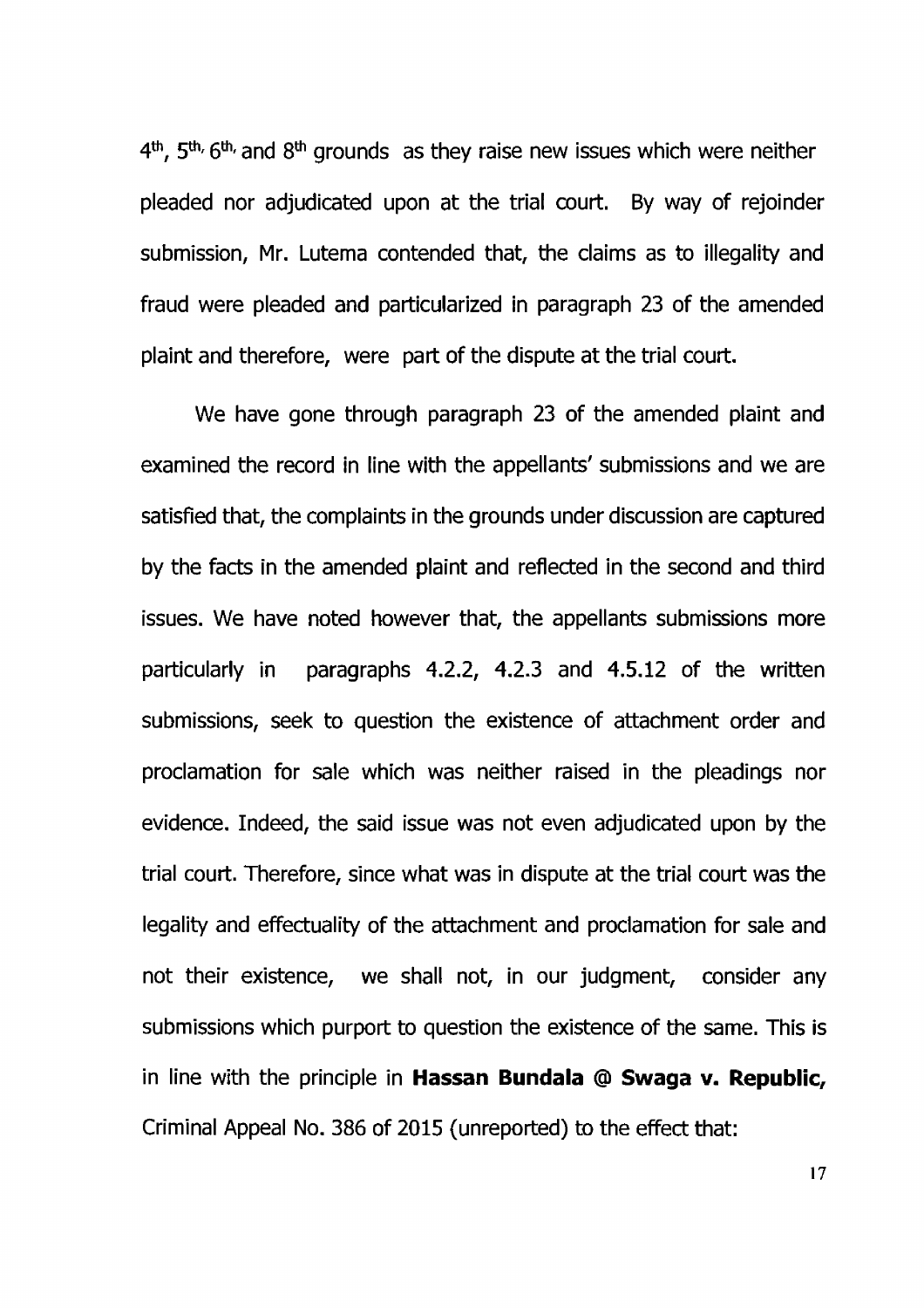*"It is now settled that as a matter o f general principle this Court* will only look into matters which came up in the lower courts and *were decided; and not new matters which were neither raised nor decided by neither the trial court nor the High Court on appeal"*

With those remarks, we shall now address ourselves to the issues raised in the said grounds of appeal and the rival submissions. In our careful reading, the grounds of appeal raise four substantive issues. One, whether the attachment, sale and subsequent eviction of the appellants from the suit property was illegal and ineffectual. Two, whether, the institution of the suit at the trial court was barred by law. Three, whether the second respondent is the *bonafide* purchaser for value without notice. **Four,** whether the trial court was right in holding that, the appellants were not the lawful owners of the suit property or part thereof. We should perhaps put it clear right from the outset that, since the dispute between the parties has, since the trial court been limited to the appellants' alleged 6/7 ownership interests on the suit property, we shall confine our decision to that extent.

Before we direct our mind to the issues involved in this appeal, we find it imperative to address a legal point which was raised in the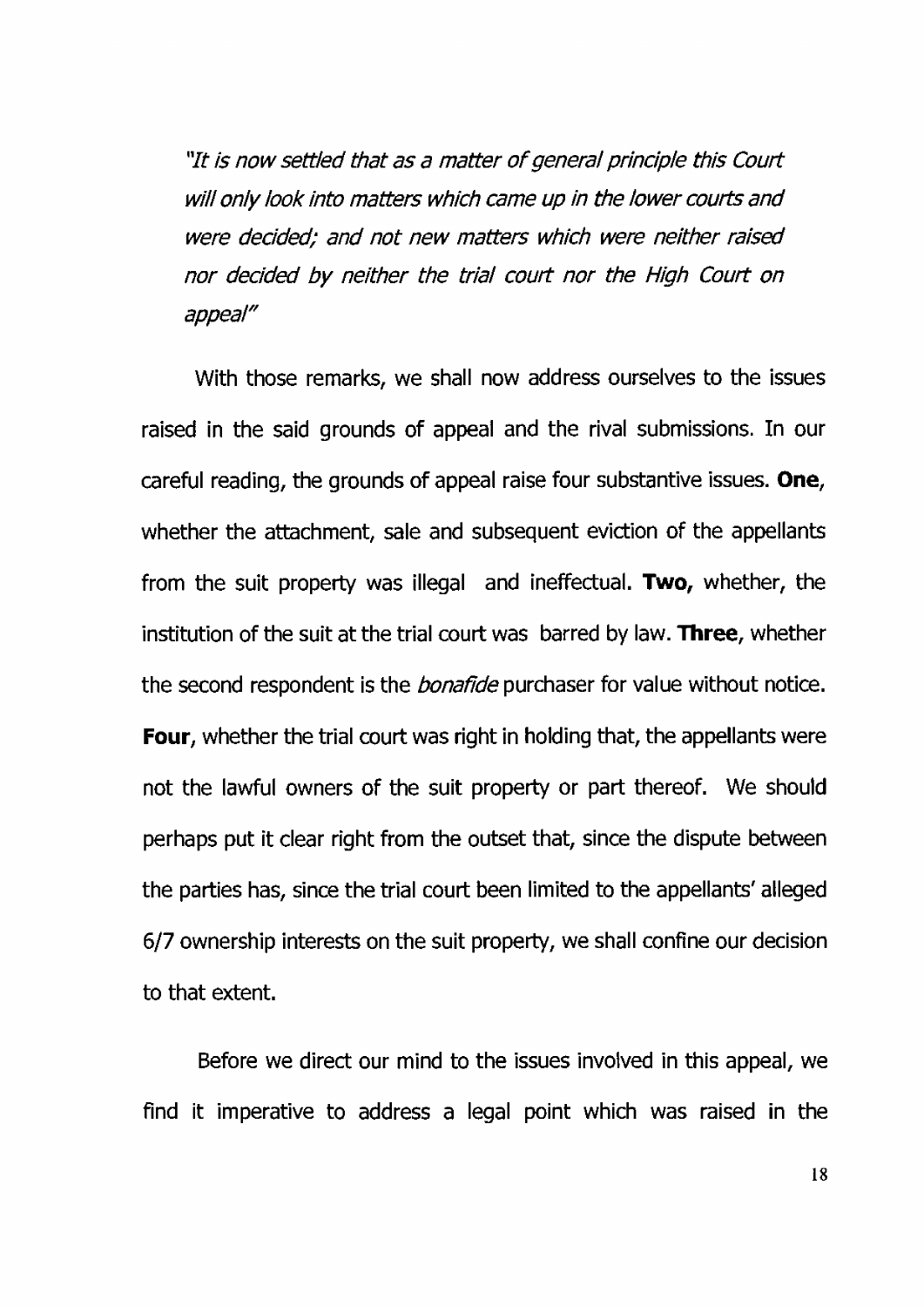submissions by the third party pertaining to the joinder of the same in the proceedings. It was submitted that, since the third party was joined in the proceedings as the Government in terms of section 3 of the Government Proceedings Act [Cap. 5. R.E. 2019] ("the Act"), the proceedings preferred against him at the trial court in so far as they emanated from an act arising from the discharge of judicial function, is barred by section 5 of the Act which provides as follows:

"5. *No proceedings shaii He against the Government by virtue <sup>o</sup> f this section in respect o f anything done or omitted to be done by any person whiie discharging or purporting to discharge any responsibilities o f a judicial nature vested in him or any responsibilities which he has in connection with the execution o f judicial process".*

In their submissions, both Mr. Lutema for the appellants and Mr. Mafuru for the first and second respondents did not remark on this pertinent point of law.

This issue cannot detain us. It speaks for itself if we can say. The provision of section 5 of the Act under which the issue is premised is clear and unambiguous. It does not, in our humble view, need any interpretation. It bars commencement of proceedings against the Government in terms of the Act in claims arising from an act or omission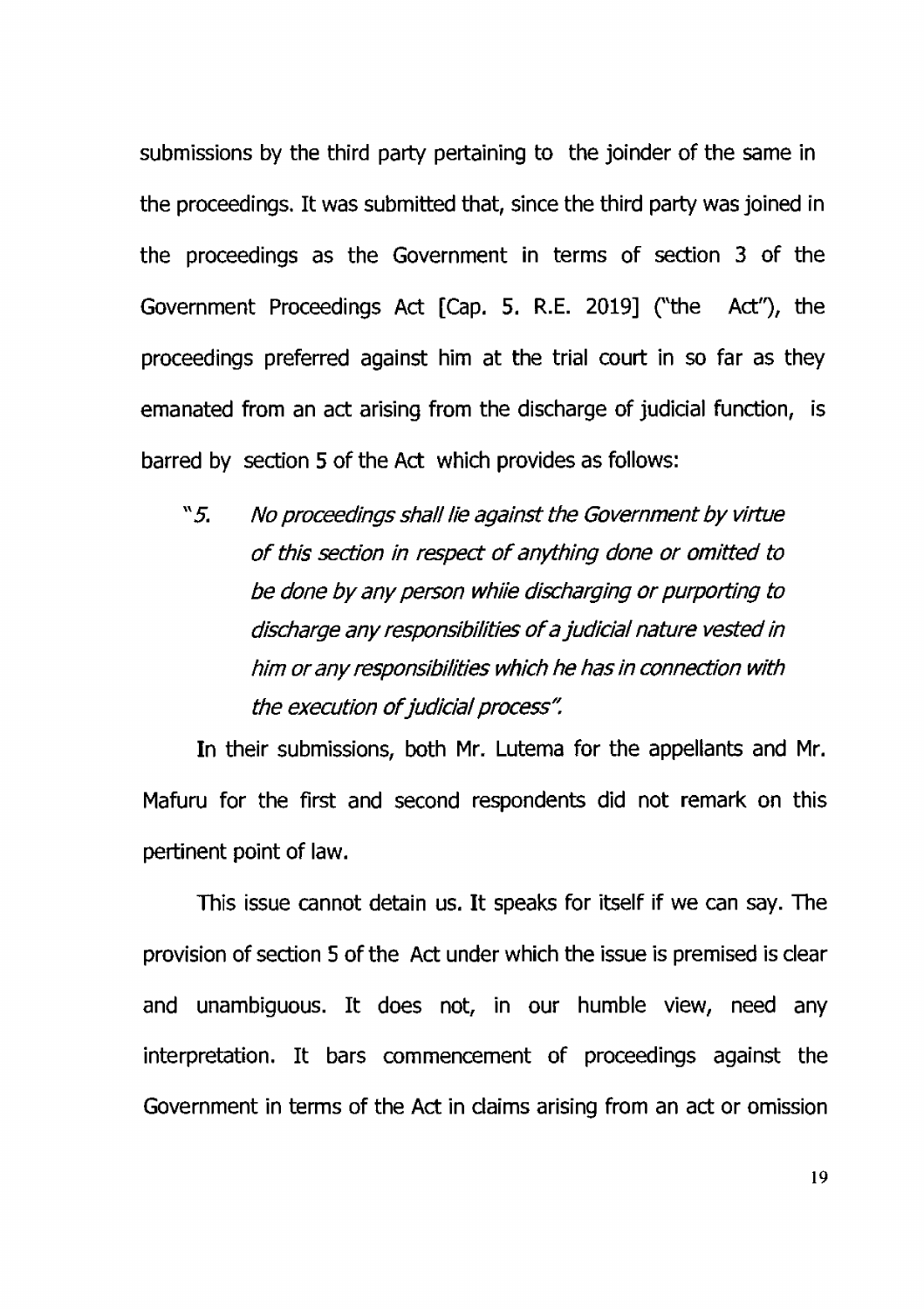of a public officer or institution in the ordinary course of the discharge of a judicial function or any function of judicial nature. As we pointed out earlier on, this issue was raised at the trial court and the trial court observed as follows;

*"Decisions o f Courts o f law cannot be faulted byjoining the court in another Civil proceedings the subject matter being that decision pronounced when the court was performing its judicial functions"*

In effect, the trial Judge was in the above finding, in agreement with the learned Principal State Attorney that, the proceedings against the third party were barred by law. The first and the second respondents against whom the finding was made, did not prefer any cross appeal. We understand the learned State Attorney to mean in her submissions that, like in the trial court, the third party has been wrongly joined in this appeal. With respect, she is quite right. The trial court having established that the claim against the third party was barred by law, it ought to have struck out the claim against the third party for being incompetent. In the circumstance, we strike off the name of the third party in this appeal and declares that, the proceedings against the third party at the trial court were null and void.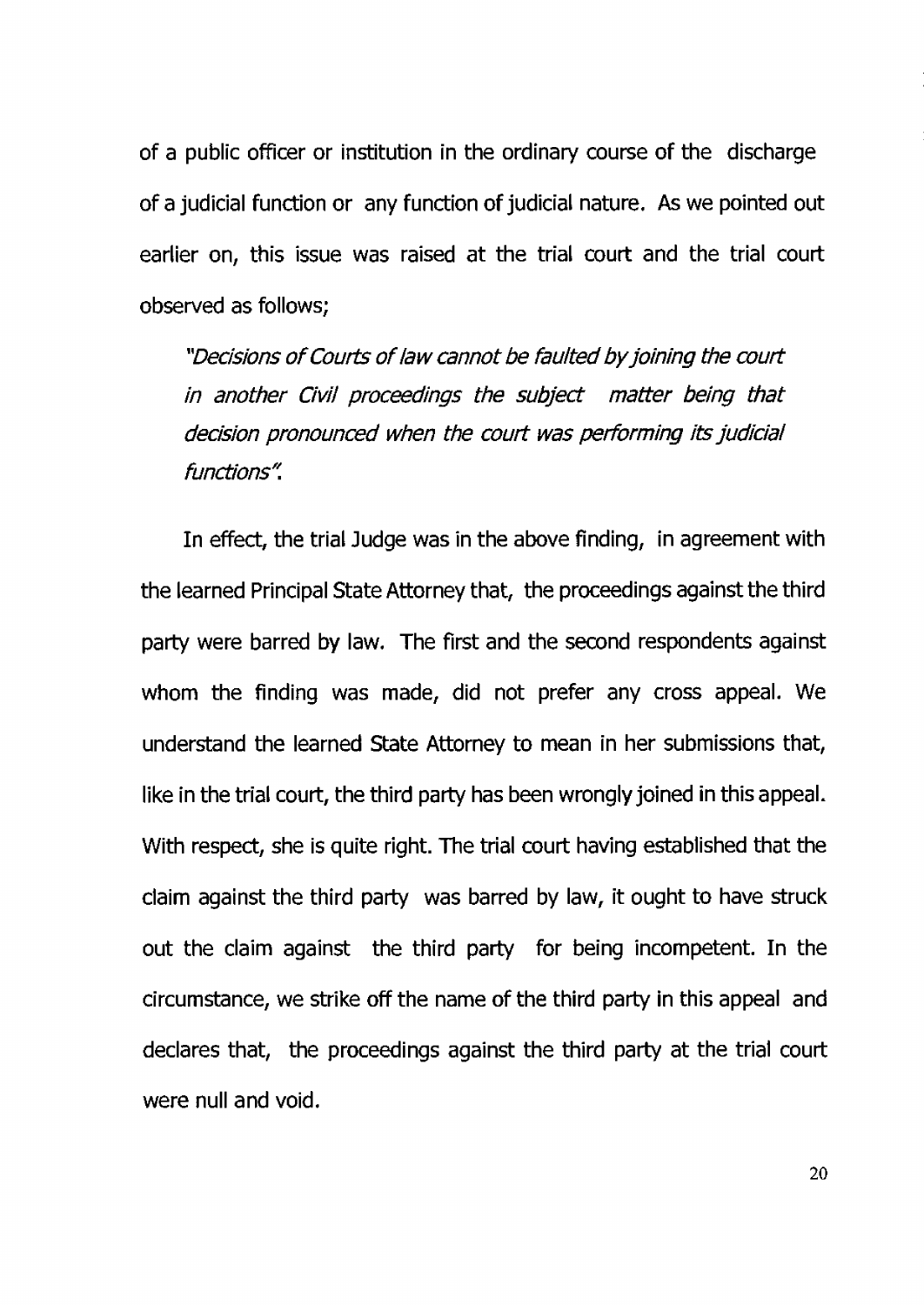We now turn to the issues raised in the grounds of appeal. For convenience, we shall address the first and second issues as to legality of the sale of the suit property and the bar under 0. XXI r. 90(3) of the Code concurrently. We have found prudent so to do since the legality of the procurement of the certificate of sale on whose basis the bar under 0. XXI r. 90(3) is premised, and from which the second respondent traces title on the suit property, was the basic contention at the trial court. In such a situation therefore, the said two issues are so interwoven that, they cannot be separated. This is more so because the 6/7 interests of the appellants on the suit property prior to issuance of the certificate of sale and the subsequent certificate of title has never been in dispute. It is probably because of that reason that the trial Judge refused, at pages 435 and 436 of the record of appeal, to frame the estoppel under the respective provision as a separate additional issue and insisted, correctly in our view, that the same was implied in the first issue.

In his submissions on the absoluteness of the certificate of sale and the bar under 0. XXI r. 90 (3) of the Code, Mr. Lutema started by drawing the attention of the Court that the bar under the respective provision applies only where there is an application under either rule 87, rule 88 or 89 of 0. XXI of the Code. He submitted further that, an application under

21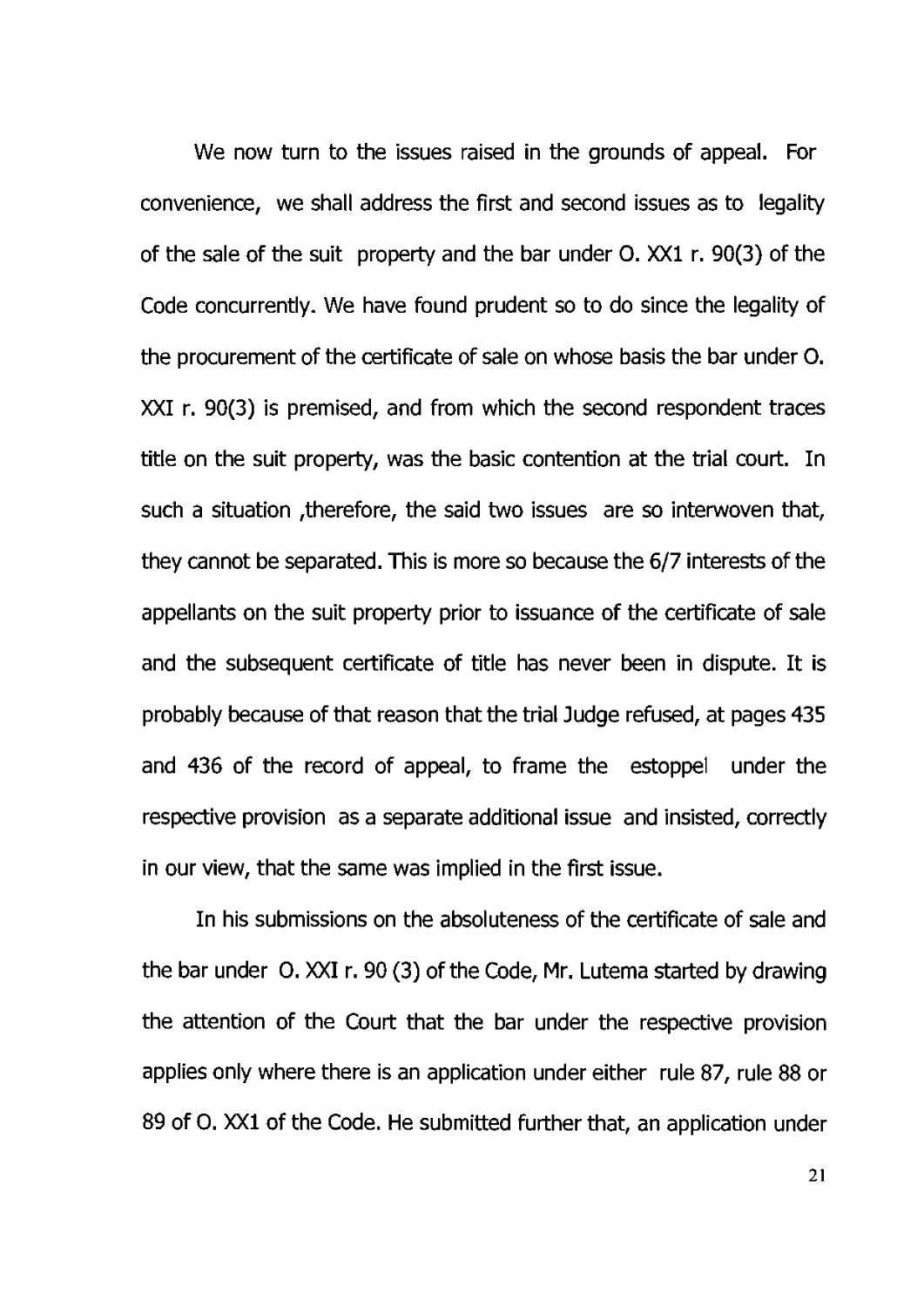those provisions can only be made where an immovable property has been sold in execution of a decree. It cannot, in his view, apply to proceedings done before the sale of the suit property. He submitted therefore that, since the applications in exhibits D2, D3 and D4 were made before the sale of the suit property, they fell under 0. XXI r. 57 of the Code and therefore, the suit at the trial court was properly instituted under 0. XXI r. 62 of the Code and sale never became absolute. The learned counsel cemented his contention with the decision of the Court in the case of Bank of Tanzania V. Vallambhia, Civil Appeal No. 15 of 2002 (unreported) where it was stated that:

*".....it is abundantly dear to me that there is no right o f appeal to the court once an objection to the attachment has been adjudicated upon. The remedy open to the objector is to file a suit to establish the objection to the claim o f the property in dispute."*

As to the legality of the sale, it was Mr. Lutema's submission that, since the attachment and sale was in execution of a decree between the third and fourth respondents, the executing court had no jurisdiction to order attachment and sale of the entire suit property while it was aware, in accordance with the ruling in exhibit D2 that, the judgment debtor owned the suit property with the appellants. In his humble submissions,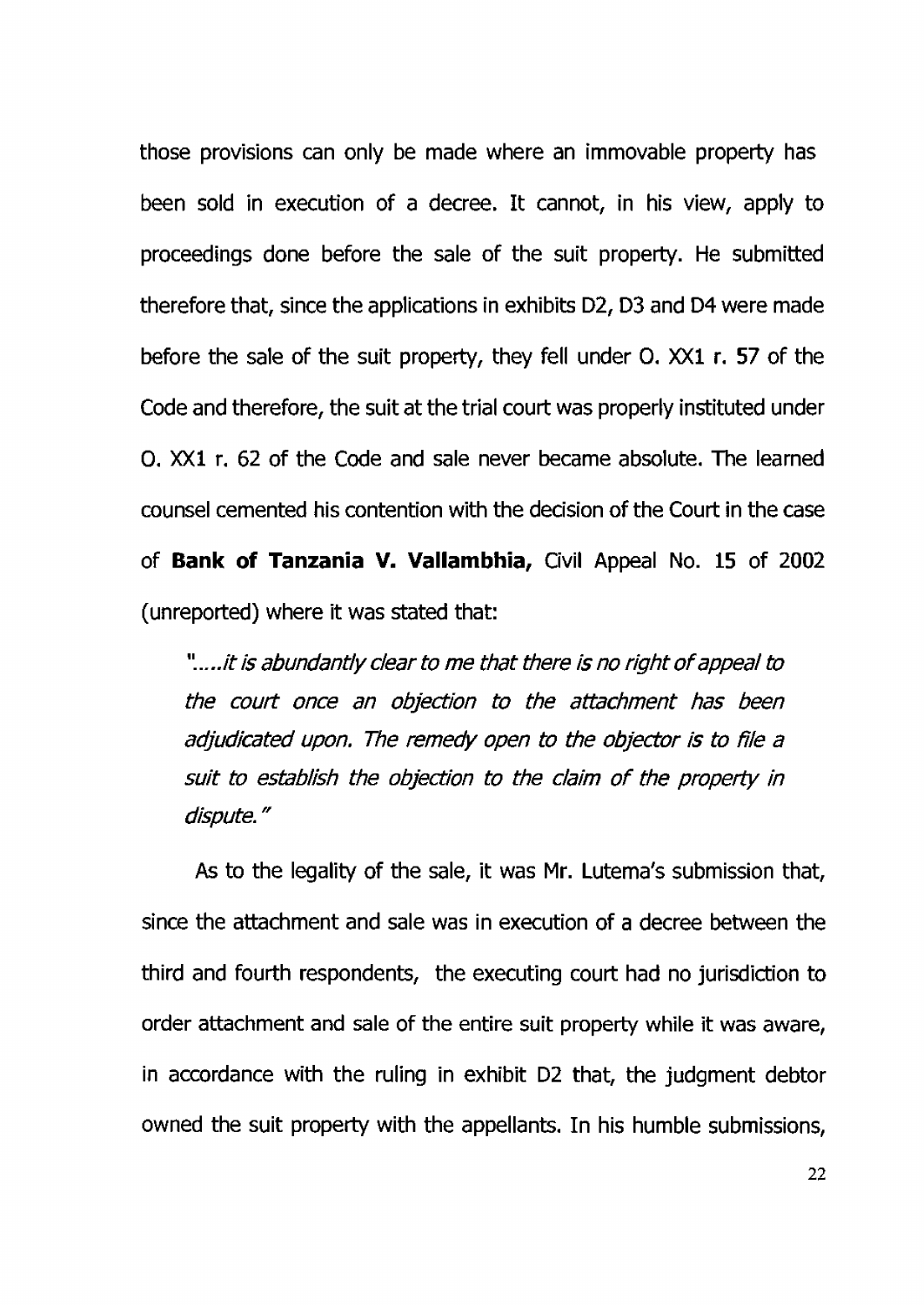the executing court ought to have explicitly directed that the attachment and sale be restricted to the fourth respondent's interest on the suit property.

In his brief oral submissions, Mr. Mafuru contended that, since the attachment and sale of the suit property was in respect of the entire suit property, the application by the appellants for setting aside the sale having been dismissed by the executing court, the sale became absolute and the appellants could not challenge the same by way of a suit as that is expressly barred by 0. XXI r. 90(3) of the Code.

We have considered the rival submissions in line with the judgment of the trial court. As we alluded to earlier, the trial court held that the suit was barred under 0. XXI r. 90(3) of the Code on account that after the application by the appellants to set aside the sale of the suit property had been rejected, the executing court confirmed the sale and thereby issued a certificate of sale under 0. XXI r. 92 of the Code and pursuant to the said certificate, the second respondent procured a certificate of title by transmission under the operation of the law. In the opinion of the trial court, which is in dispute, after the sale had been confirmed and a certificate of sale issued, the sale became absolute and thus under 0. XXI

23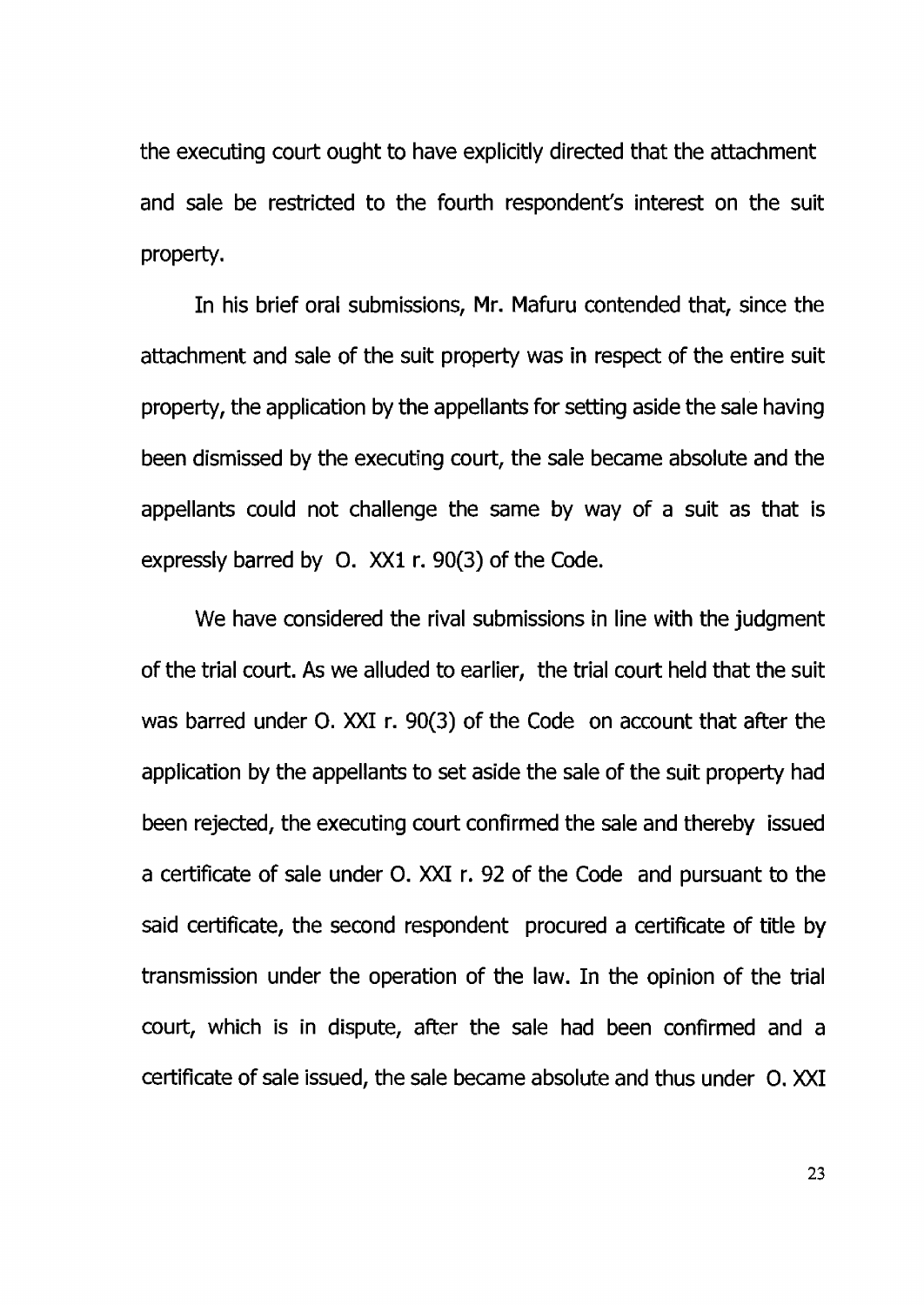r. 90(3) of the Code, the appellants would not, as they did, initiate the suit under scrutiny.

We have closely followed the learned counsel's debate on this issue. So as to appreciate the nature of contention, we find it necessary to reproduce hereunder the provisions of 0. XXI r. 90 of the Code. Thus:

*"90. (1) Where no application is made under rule 87, ruie 88 or ruie 89, or where such application is made and disallowed, the court shall make an order confirming the sale and thereupon the sale shall become absolute:*

> *Provided that where it is provided by any law that a disposition o f property in the execution o f a decree or order shall not have effect or be operative without the approval or consent o f some person or authority other than the court, the court shall not confirm such disposition under this ruie unless such approval or consent has first been granted.*

*(2) Where such application is made and allowed, and where, in the case o f an application under rule 87, the deposit required by that ruie is made within thirty days from the date o f sale, the court shall make an order setting aside the sale:*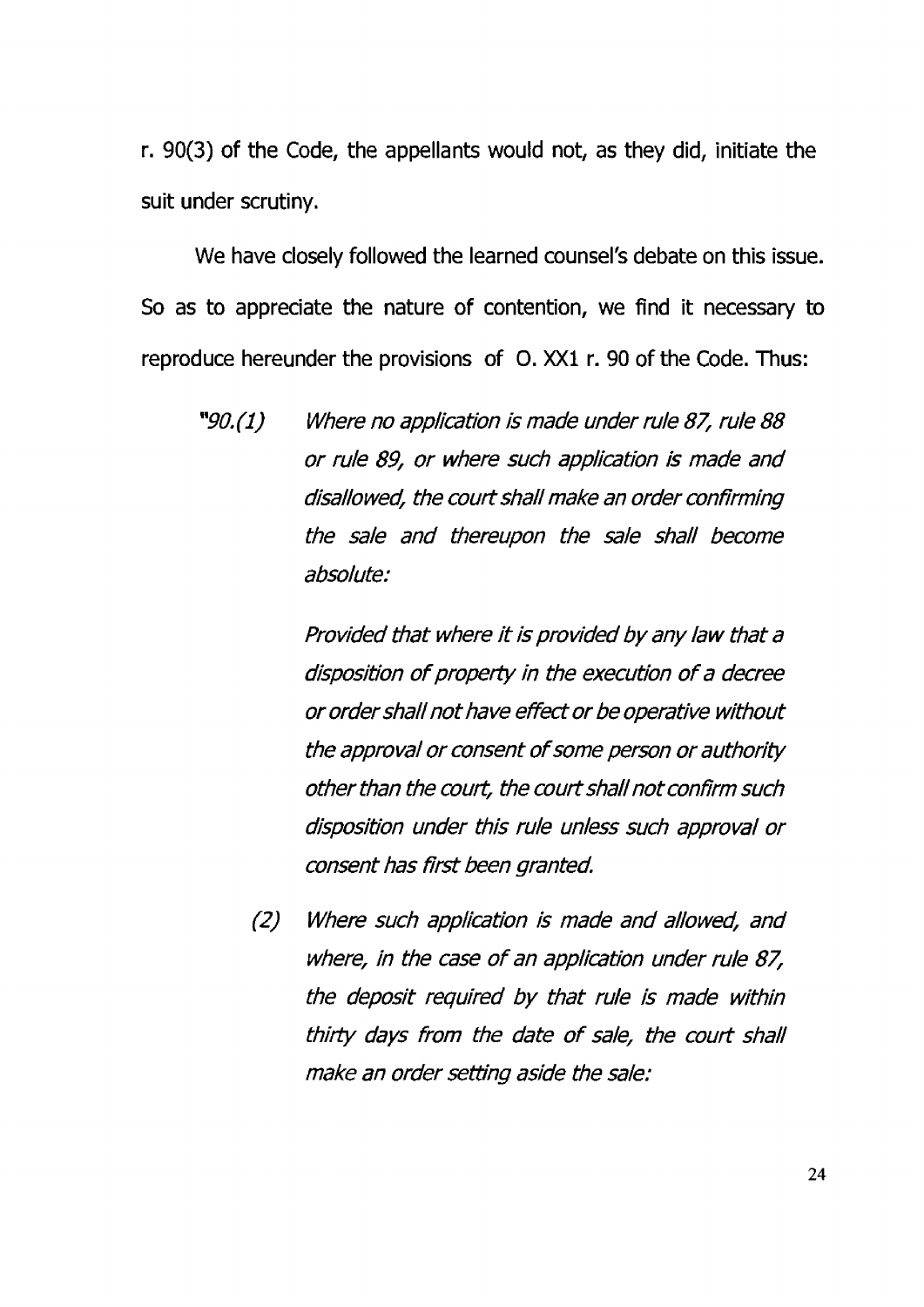*Provided that no order shall be made unless notice <sup>o</sup> f the application has been given to a il persons affected thereby.*

*(3) No suit to set aside an order made under this rule shall be brought by any person against whom such order is made".*

A careful reading of the above provisions reveals that what is barred therein, is institution of a suit to set aside an order made under 0. XXI r. 90 of the Code in respect of an application under either of the provisions of 0. XXI r. 87, 0. r. 88 or. 0. XXI r. 89 of the Code, The order therein envisaged in our view, is an order confirming the same. In this case, such an order was neither pleaded in the written statement of defence of the first and second respondents nor produced into evidence.

In his judgment, the trial Judge relied on the certificate of sale in exhibit D1 to establish absoluteness of the sale and the bar under 0. XXI r. 90 (3) of the Code. He was wrong in our view for two main reasons. **First**, as we have established herein above what is barred in the said subrule is a suit to set aside an order under 0. XXI r. 90 of the Code and not O. XX1 r. 92 of the Code. **Second** and more importantly, the certificate of sale was issued on 26<sup>th</sup> July, 2001 while the decision purporting to refuse setting aside the sale in exhibit D6 was delivered on  $20<sup>th</sup>$  day of December,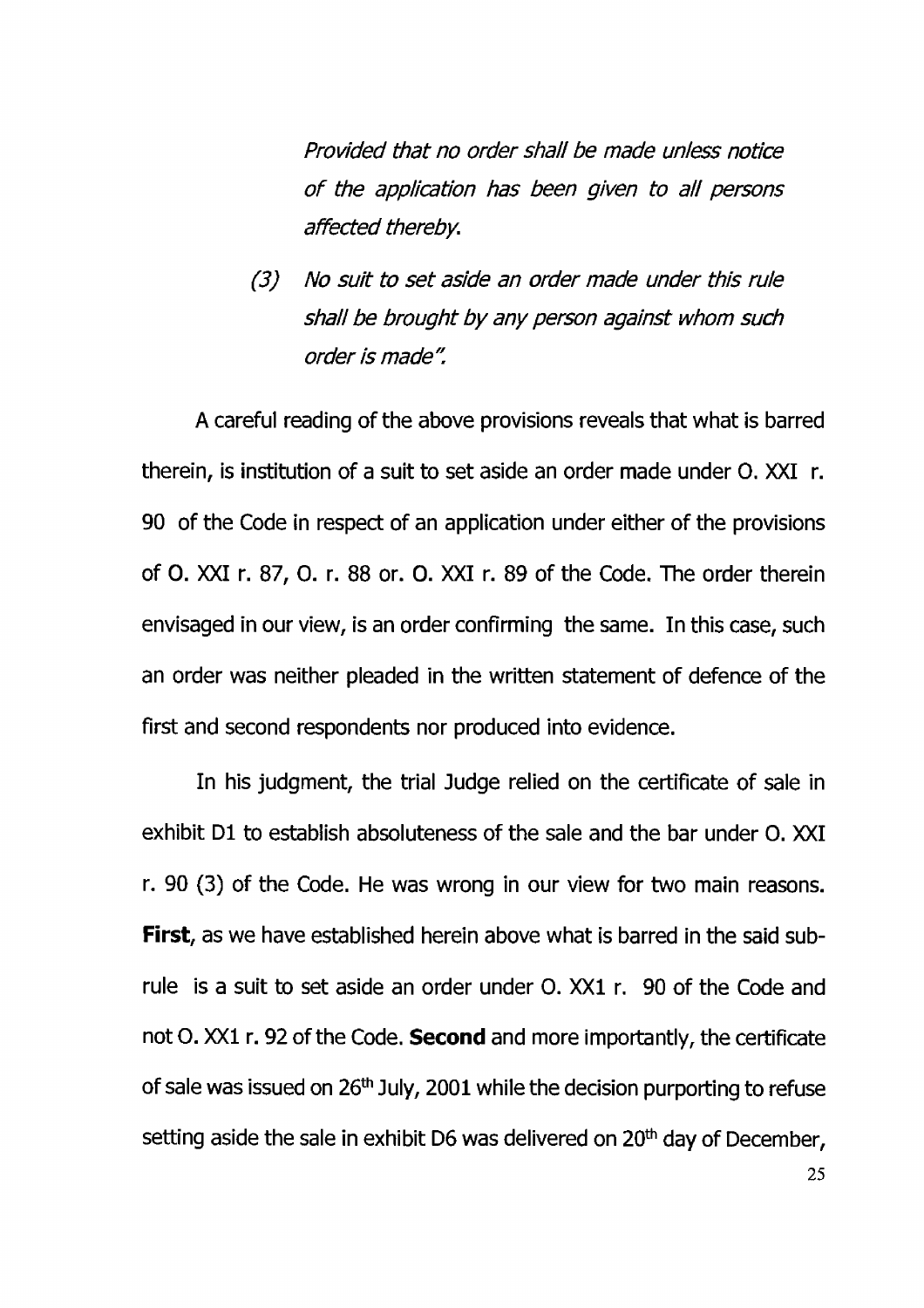2002. It follows, therefore, that since the claim by the first and second respondents at the trial court was that, the application for setting aside was preferred and disallowed under 0. XXI r. 90 of the Code, a certificate of sale under  $O$ . XXI r. 92 should have been issued subsequent to  $20<sup>th</sup>$ December 2002 when the order in exhibit D6 was issued. That would also be conditional upon a confirmation order under 0. XXI r. 90 (1) of the Code being issued.

We are guided on this by the principle in the case of **Balozi** Abubakar Ibrahim and Another V. MS Benandys Limited, Civil Revision No. 6 of 2015 (unreported) where we remarked as follows:

*"This is mainly because, the executing court shall only grant a ce rtifica te <sup>o</sup> f sale under O. X X I r. 92 a fte r the sale has becom e absolute. A sale becom es absolute a fte r the executing cou rt has m ade an order under r. 90(1) confirming the sale. Indeed, the last order in the record is the one made on 22nd May, 2015 issuing a proclamation for sale. That being the case, the sale has not been confirmed: See PETER ADAM MBOWETO V. ABDALLAH KULALA [1981] TLR. 335."* [Emphasis is ours].

In view of the foregoing therefore, it can be held without any hesitation that, the institution of the suit at the trial court was not barred by 0. XXI r. 90(3) of the Code. It can further be held that, the certificate **26**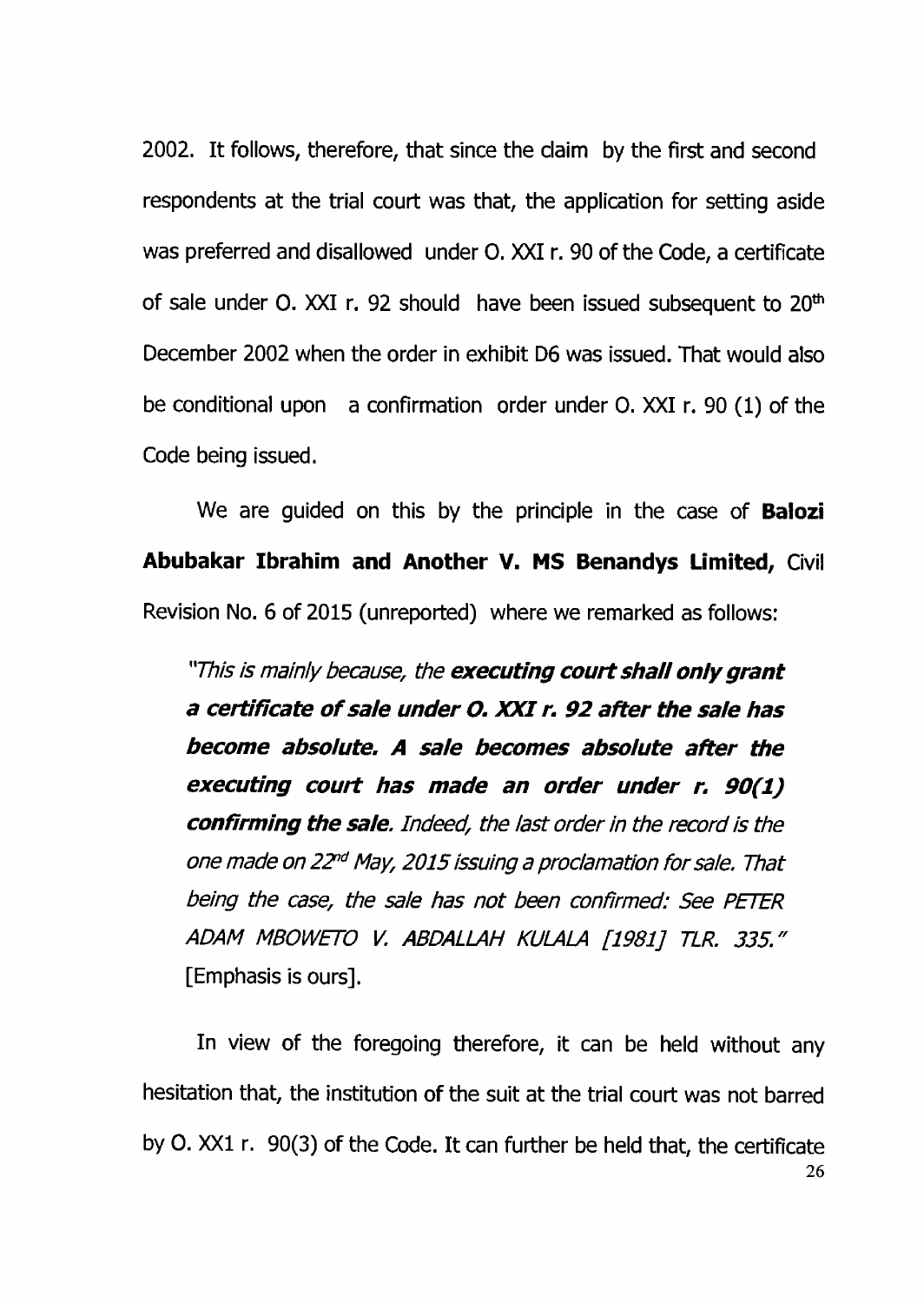of sale upon which the second respondent procured a certificate of title was not made under 0. XXI r. 92 as suggested in the judgment of the trial court. The sale was thus not absolute. It follows, therefore, that, since the transfer of the suit property to the second respondent was based on a certificate of sale not made under 0. XXI r. 92 of the Code and in the absence of an order confirming the sale, the same was illegal and the trial court should, in the circumstance of the case, have held so.

More to the point, since it is not in dispute that the  $4<sup>th</sup>$  respondent's share in the suit property was, soon before the sale in question, 1/7, the fourth respondent being the only judgment debtor, had no title to pass to the second respondent other than the said share. Therefore, the sale of the suit property and its subsequent transmission to the second respondent culminated in the certificate of title in exhibit P4 was, to the extent of 6/7 interests of the appellants in the suit property, illegal and ineffectual.

It would sound to us to be the law that where, like in the instant case, a landed property is held under a certificate of title or letter of offer, the executing court cannot make any order for sale of the same in execution of a decree without having a *prima facie* evidence of the title of the judgment debtor on the property.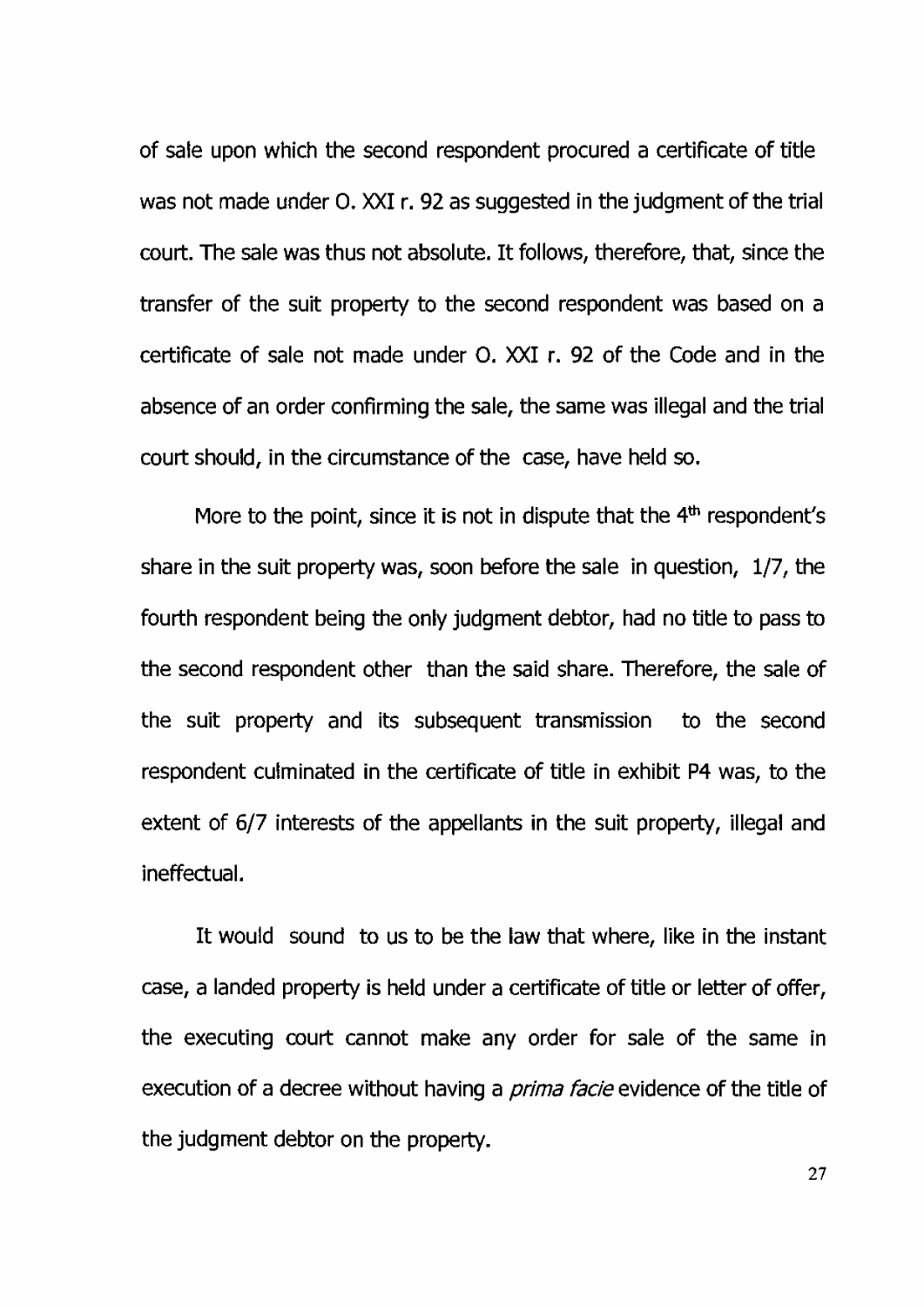In view of the above discussions, we answer the first and second issues against the respondents.

We pass to the third issue as to whether the second respondent was a *bonafide* purchaser for value without notice. Mr. Lutema submitted on this point that, since the suit property is surveyed and the second respondent did not, before purchasing it, conduct any inquiry to the relevant authority as to the title of the judgment debtor on the suit property, she is deemed to have been aware of the interests of the appellants in the suit property and, therefore, cannot deserve to be called a *bonafide* purchaser for value without notice.

In cementing his contention, the learned counsel cited numerous English authorities in support of the proposition that, a purchaser has a constructive notice of rights which he would have discovered had he investigated the title to the land; and if he fails to investigate, the title at all, he is fixed with constructive notice of everything that he would have discovered had he investigated the title. Among the authorities cited are Re Cox and Neve's Contract [1891] 2 Ch. 109, Oliver v. Hinton [1899] ChD 264 and Bailey v. Barnes [1894] 1 CHD 25. Mr. Mafuru argued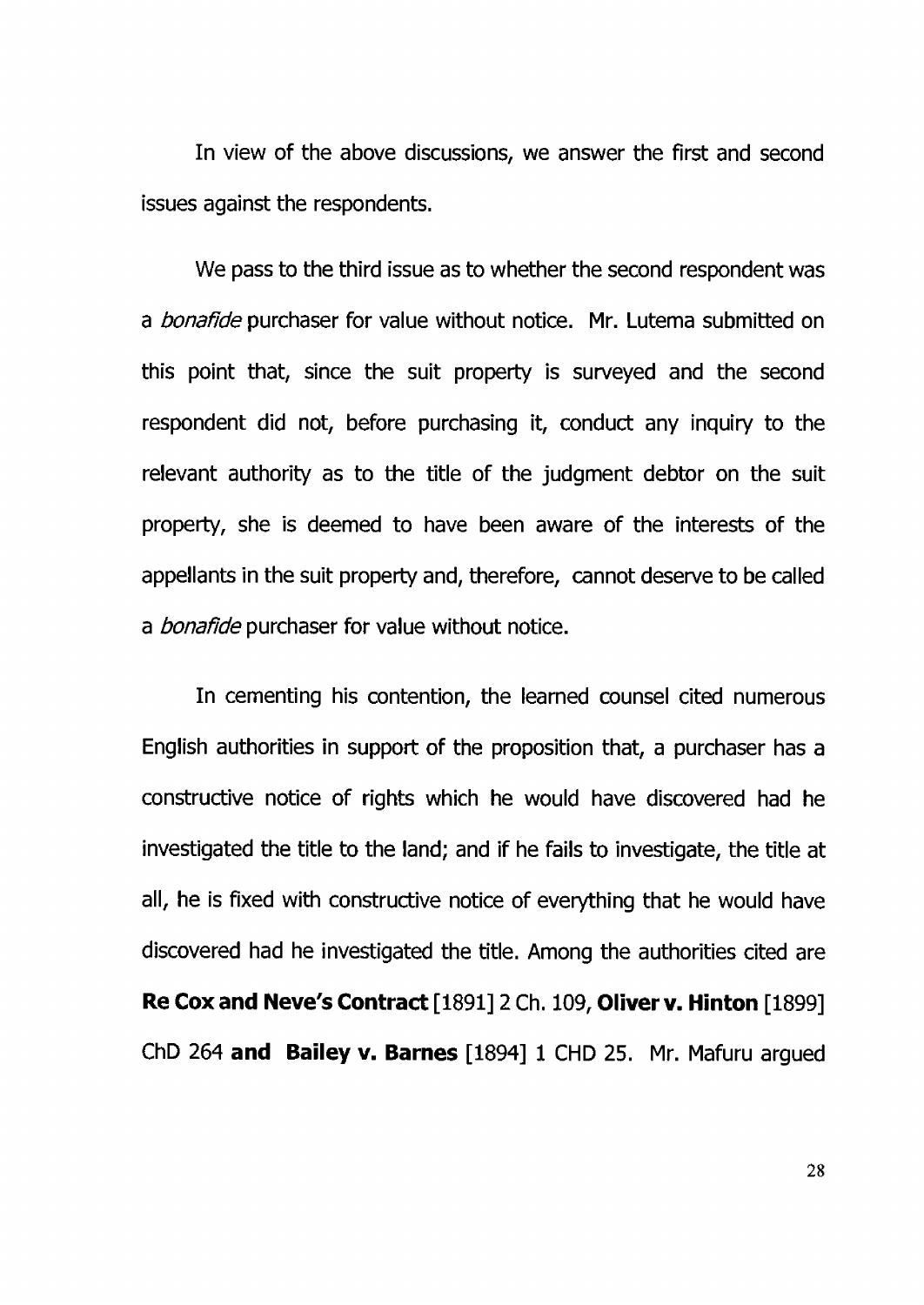otherwise maintaining that there is no evidence of such notice of the incumbrances. We shall decide hereunder who is right.

The evidence of the first respondent appearing at page 259 of the record is such that he could not, before the purchase, personally establish who the owner of the suit property was as the purchase process was made on his behalf and on behalf of the second respondent by his employee one Michael Bautemile and the second respondent's company secretary (DW2). In his testimony appearing at page 263 of the record, DW2 claimed that, after having seen the minutes in the offices of the 2<sup>nd</sup> respondent to the effect that, the company was intending to purchase the suit property, he went to the court and "*perused the court file and found that the sale was proper because there was an attachment order o f 19/4/2000, also there was a proclamation o f sale and a ruling on the objection proceedings conducted by two advocates, Dr, Twalibe for Mussa Hamisi Kazuba and Mr. Hyera advocate for Hatujuani Bushiri Pazi on 15/11/2000, the court dismissed the objection with costs*<sup>"</sup>. He produced the ruling as exhibit D2.

What is clear from the above evidence is that, the second respondent purchased the suit property while aware of the ruling in exhibit D2. In the said ruling which appears in page 307 of the record, the executing court remarked as follows: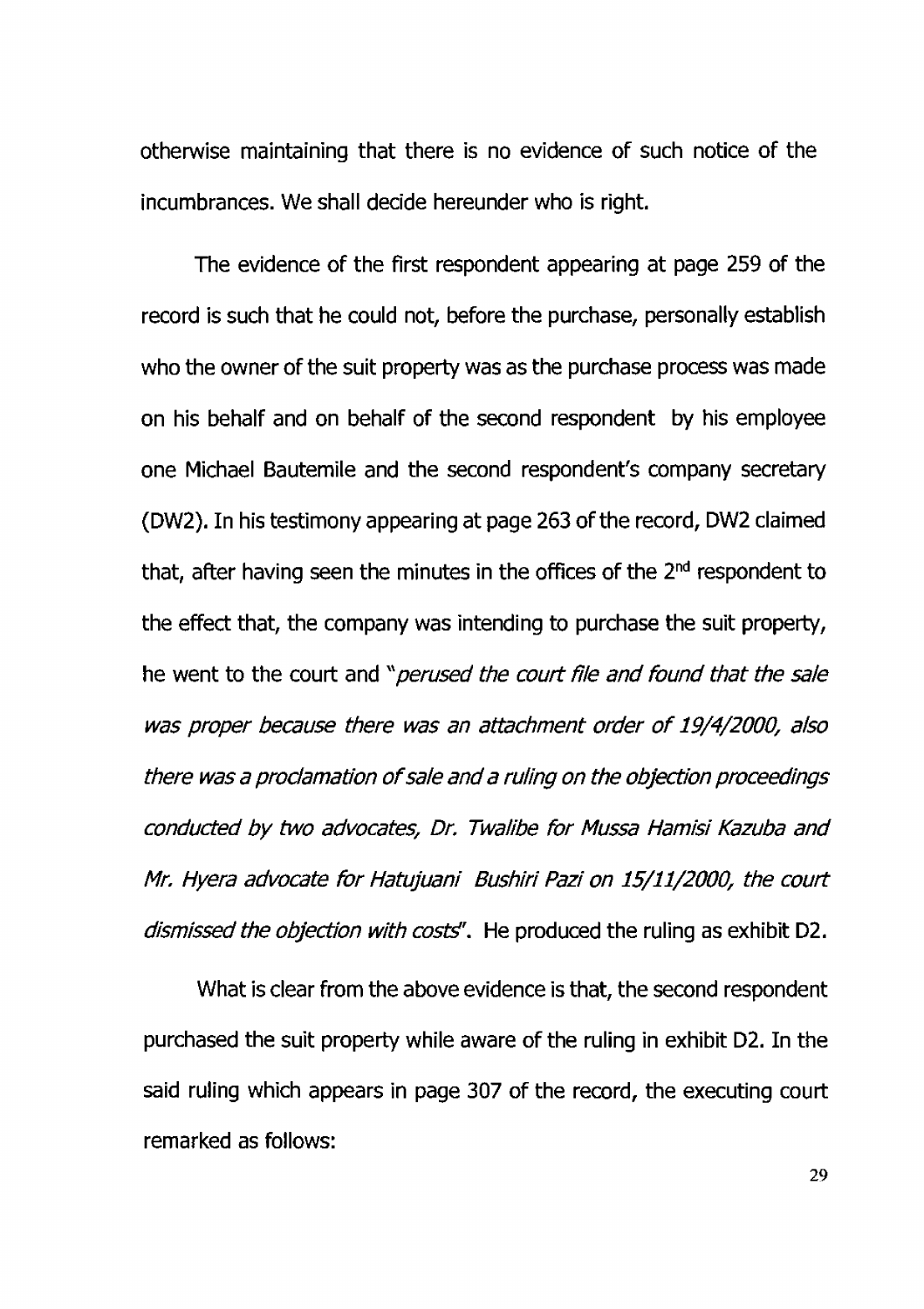*"On perusal o f the record, I have come across that the objector's counsel through a letter dated 9 h November, 2000 addressed to this court, he has pointed out that the suit premises which is jointly owned by the judgment debtor and his relatives has been leased and the rental income realized from the leasing out o f the premises is shs. 14,400,000/= per year which is shared among the 6 family members* ....."

DW2 was, during trial, cross examined on this issue and responded as follows:

*"It was not my duty to search title, because the house was not sold by an individual but by an order o f the court".*

As the suit property appears from the ruling in exhibit D2 to be held under a letter of offer with a plot and block numbers, and there being information in the said exhibit that the same was jointly owned by the fourth respondent and her relatives, the second respondent having purchased the property without prior inquiry into the extent of the title of the judgment debtor on the suit property, cannot qualify as a *bonaftde* purchaser for value without notice. This is because in the circumstance of this case, any reasonable man would have expected the second respondent to, before purchasing the suit property, inquire and find out in the relevant authorities what interests, if any, the said fourth respondent's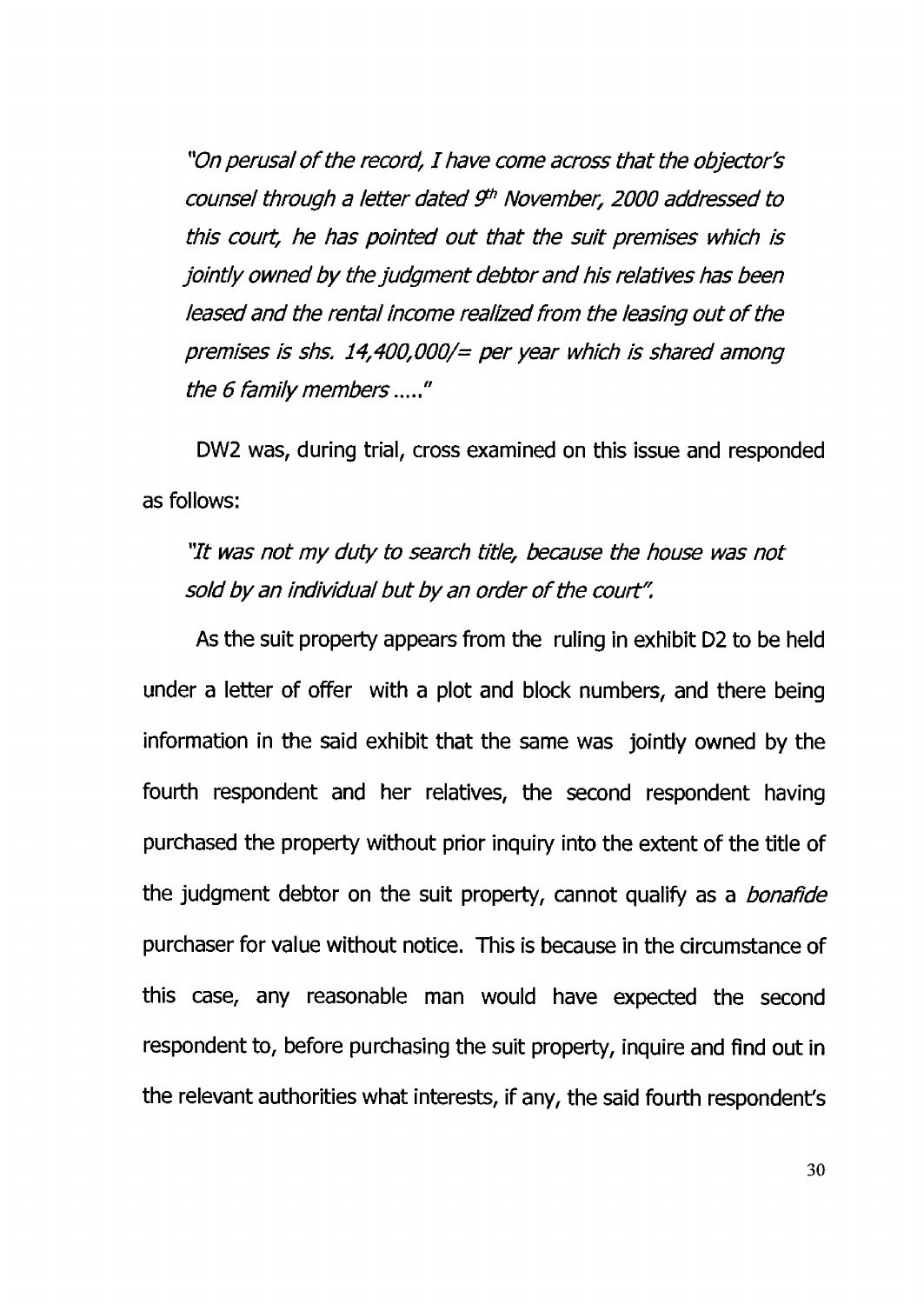relatives had in the suit property. Her unreasonable omission to make an inquiry, put her to constructive notice and/ or imputed notice of the appellants' ownership interests on the suit property. This is in accordance with the provisions of section 67 (a) and (b) of the Land Act read together with section 66(1) (a) thereof, which provides as follows:

- "67. *The following are the covenants implied, subject to section 66, in every instrument to which section 66 refer*-
	- *"(a) a disposition o f a right o f occupancy or a lease is to be taken to include and convey with the interest being conveyed a ll rights, easement, and appurtenances belonging to the land, or the interest being conveyed or usually held or enjoyed with the land or interest being conveyed, but this covenant does not give a person a b etter title to any in te re st in lan d referred to in th is covenant than the title <sup>w</sup> hich the disp osition <sup>o</sup> f w hich it is a p <sup>a</sup> rt g ives th <sup>a</sup> t person;*
	- *"(b) a person obtaining a right o f occupancy or a lease by means o f a disposition not prejudicially affected by notice o f any instrument, fact or thing unless*-
		- *(i) it is within that person's knowledge, or <sup>w</sup> ould have com e to th <sup>a</sup> t person's know ledge if any in q <sup>u</sup> irie s and inspection s had been m ade w hich*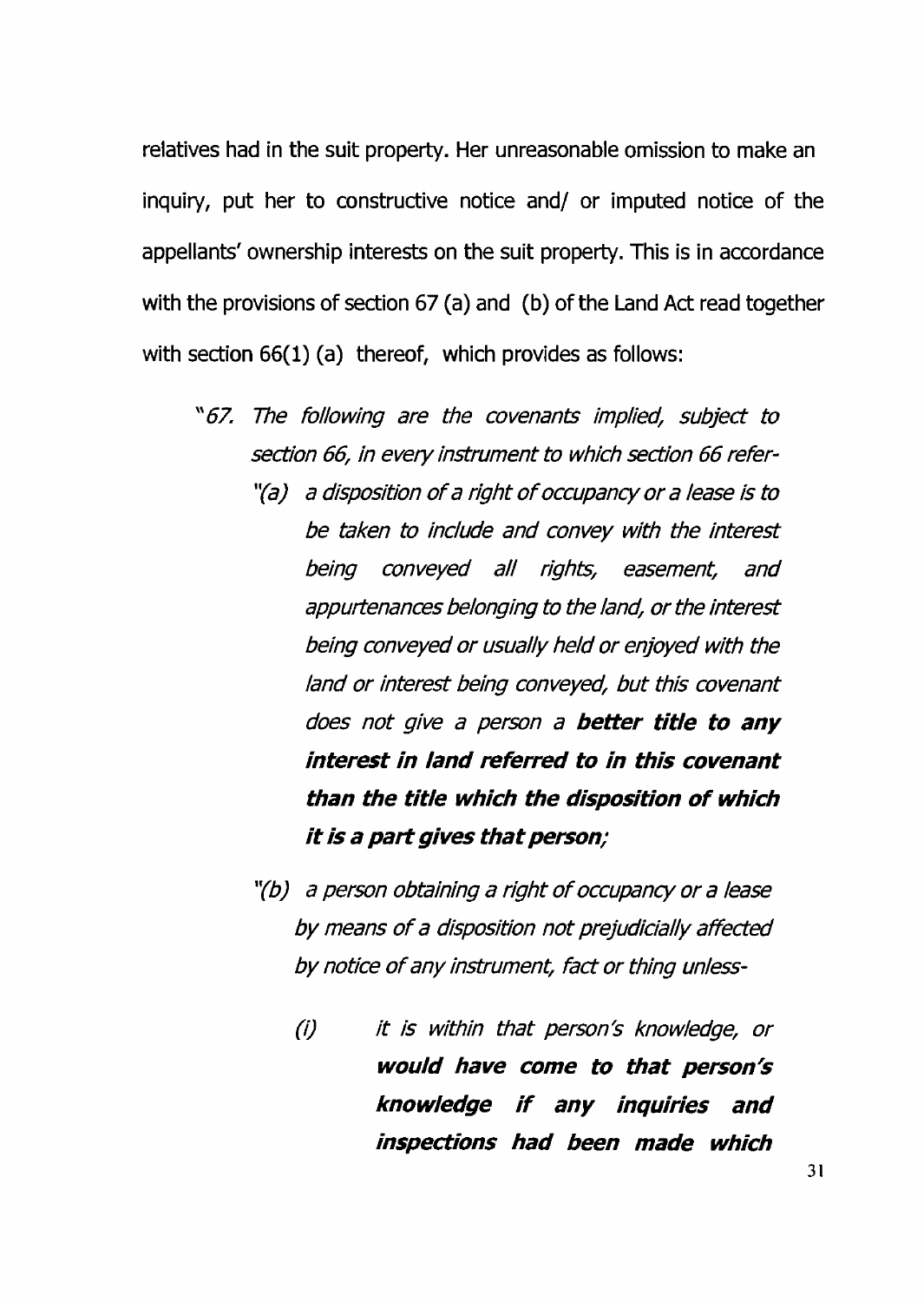# *ought reasonably to have been m ade b y th <sup>a</sup> t person; or*

*(ii) it has in the disposition as to which a question o f notice arisesf come to the knowledge o f the person's advocate or agent as such if such inquiries had been made as ought reasonably to have been made by that advocate or agent as such"* [Emphasis is ours].

That aside, the second respondent cannot be a *bonafide* purchaser for value without notice by a mere claim that the sale had become absolute because, as held in Balozi Abubakari Ibrahim and Another V. MS Benandys Limited *(supra)* for the purchaser to be a *bona fide* purchaser there must be, which was not, an order confirming the sale under O. XXI r. 90(i) of the Code.

For the foregoing reasons, therefore, we answer the third issue against the respondents as well.

Since we have established, in address of the first three issues that, the sale of the suit property was illegal and ineffectual to the extent of 6/7 shares of the appellants on the suit property, we are inclined to answer the fourth issue in favour of the appellants that, it was wrong for the trial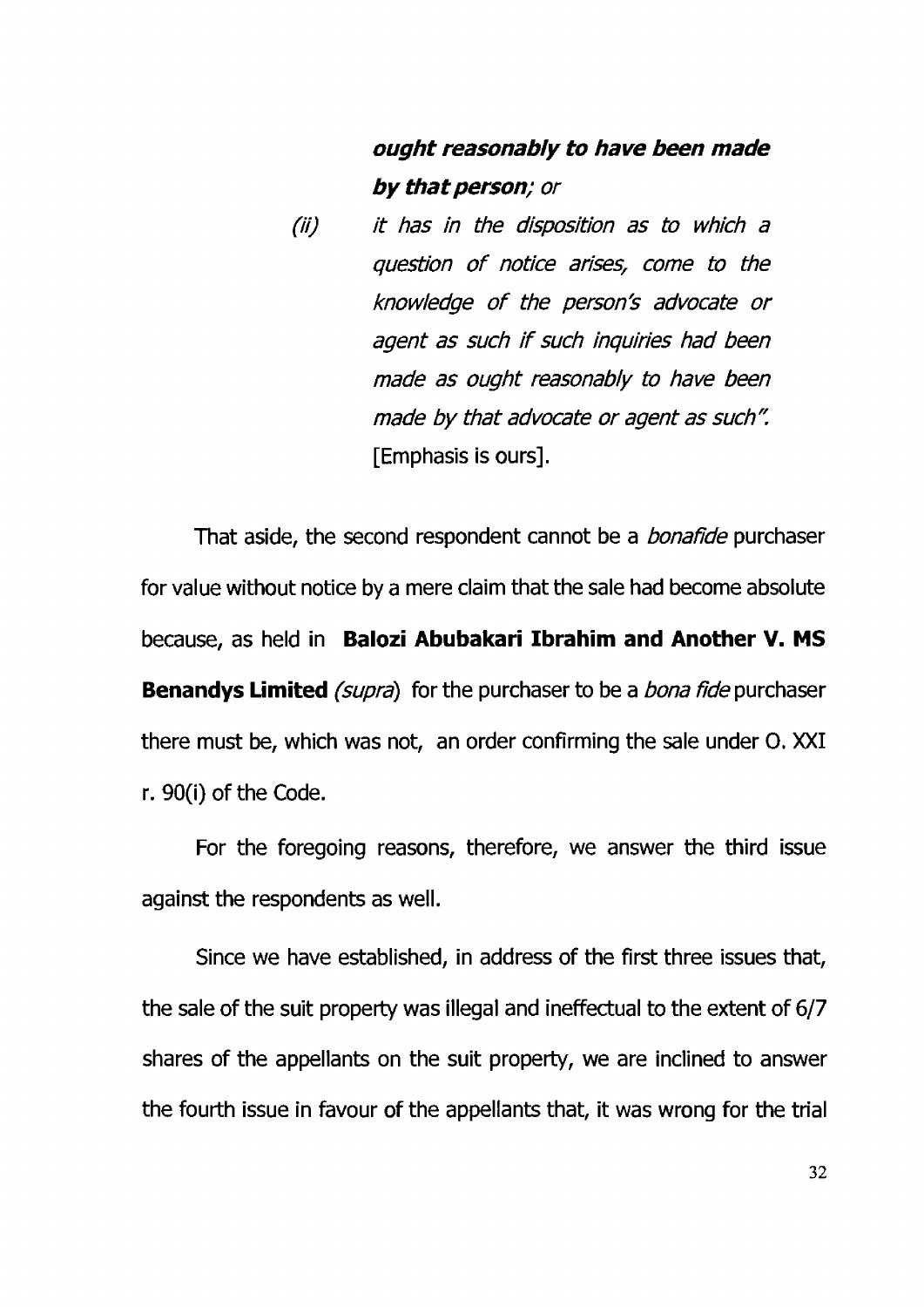court to hold that, the second respondent was the lawful owner of the suit property.

We now turn to the last issue as to reliefs. The appellants prayed, to be declared the lawful owners of the entire suit property and in the alternative, to be declared the lawful owners of 6/7 of the same. Since the appellants' asserted interests on the suit property is 6/7 shares, they cannot be awarded more than that. An order declaring them the owners of the suit property and the developments thereon to the extent of 6/7 shares therein would, therefore, be fair and appropriate. The second respondent's complaint that, he has invested a huge amount of money on the suit property is unworthy of being considered since it is clear from the record that, she had been aware of the dispute on the suit property right from the beginning. Thus, whatever investment she injected on the suit property, was at her own risk. The appellants also prayed for specific damages at the tune of TZS 1,500,000,000.00 as loss of earning. As the particulars of damages were not specifically pleaded and proved as the law requires, we shall not grant the same. We cannot also order for demolition of the current buildings on the suit property as we see nothing wrong with the building itself. In any event such order will not benefit either of the parties and it will have adverse effects to the national economy.